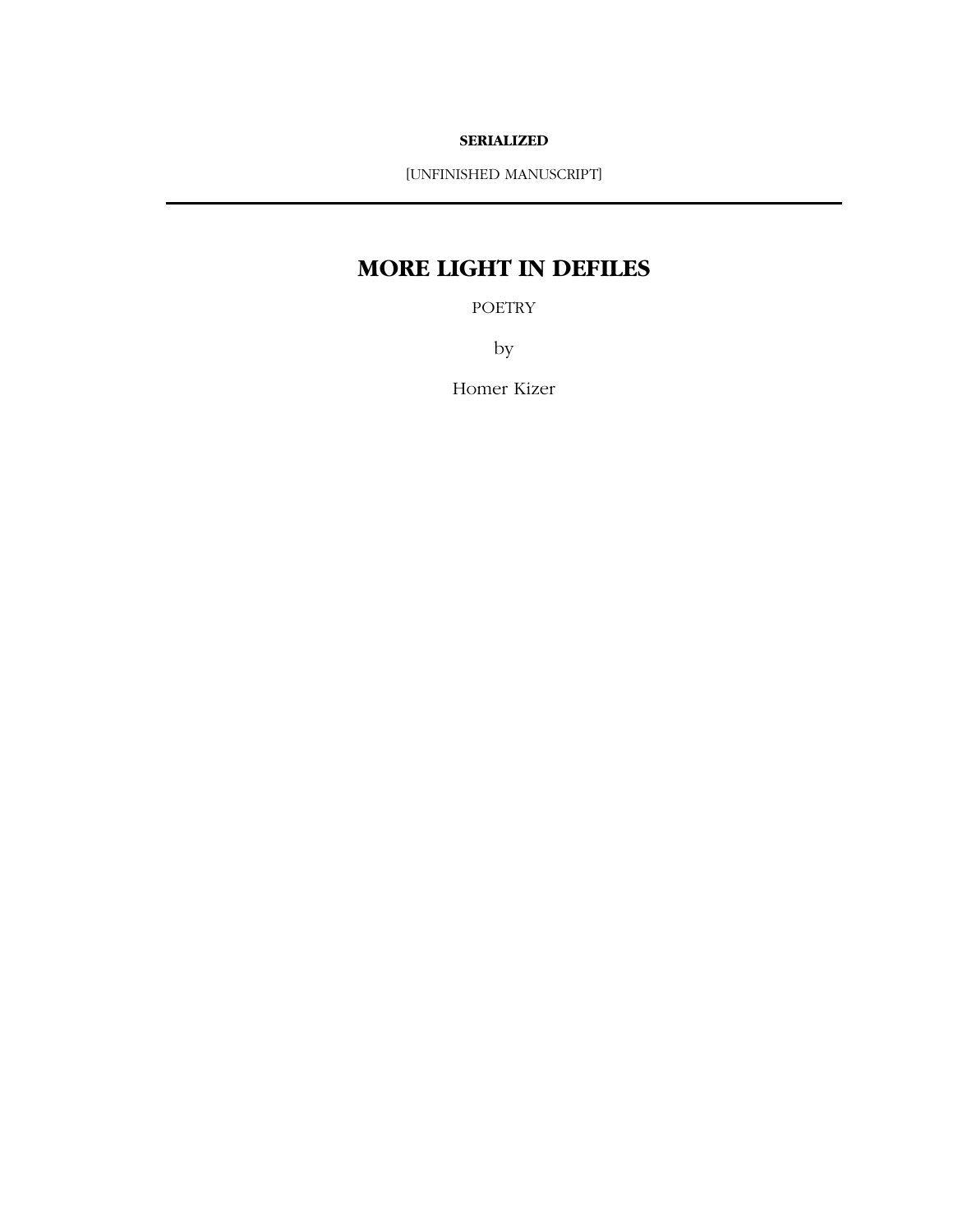no money down—

bought an acre forty years overgrown by lilacs & twin berries, sour cherries & plums

had to chainsaw a path to the cabin needing shingles but structurally sound

behind it were three apricots, entangled in hops & a vine I didn't recognize a chicken house half fallen down & a garage with woodrange & bathtub & buckets of bent nails

took another week to find the sheep shed & outhouse, a year to find the white currents I was told were there

I burned brush, more brush & still more till neighbors complained about me working on Sundays—

but what they complained most about was me buying the property for its asking price twice its probable value:

an acre lot with city water & services for \$25,000. I thought about the price, but found it hard to believe I, when broke, could buy land with no money down.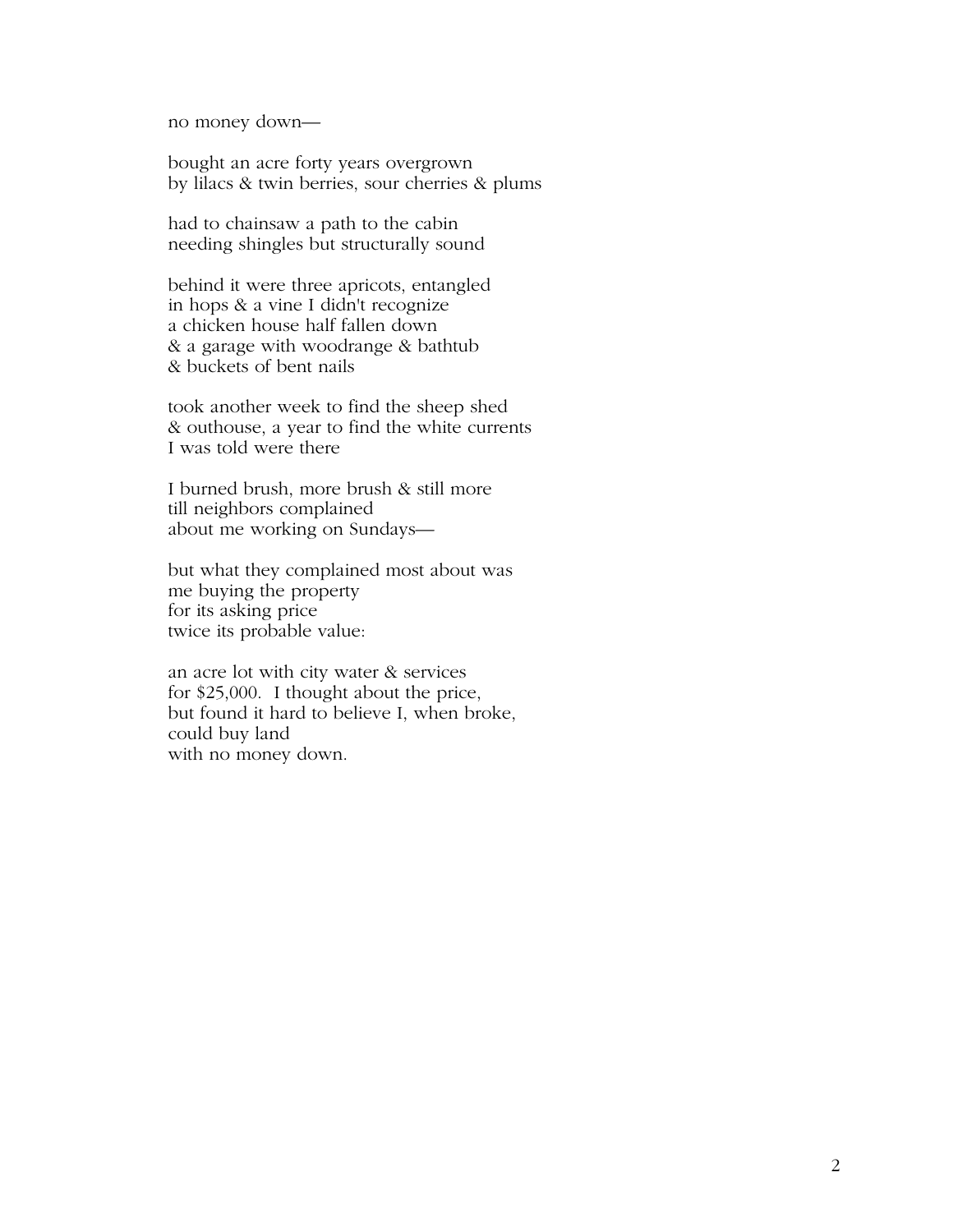a slipped hock—

living became too difficult so it died this morning me never knowing whether it a tom or a hen

wife said a month ago I should knock it in the head I shouldn't let it suffer with its sprattled legs perhaps

so while neighbors prepare for church in the foggy chill of this All Saints Day I watch my young peacock drive my one-eyed rooster away from salvaged screenings scattered under the grafted apple as I, standing as I do favoring a useless knee throw another handful of scrap field peas & lentils to his hens, noticing the young one no longer limps after my hearing her leg snap last August, noticing the tumor behind the left eye of the old one might have shrunk

& I shiver a little knowing how little was known about all who die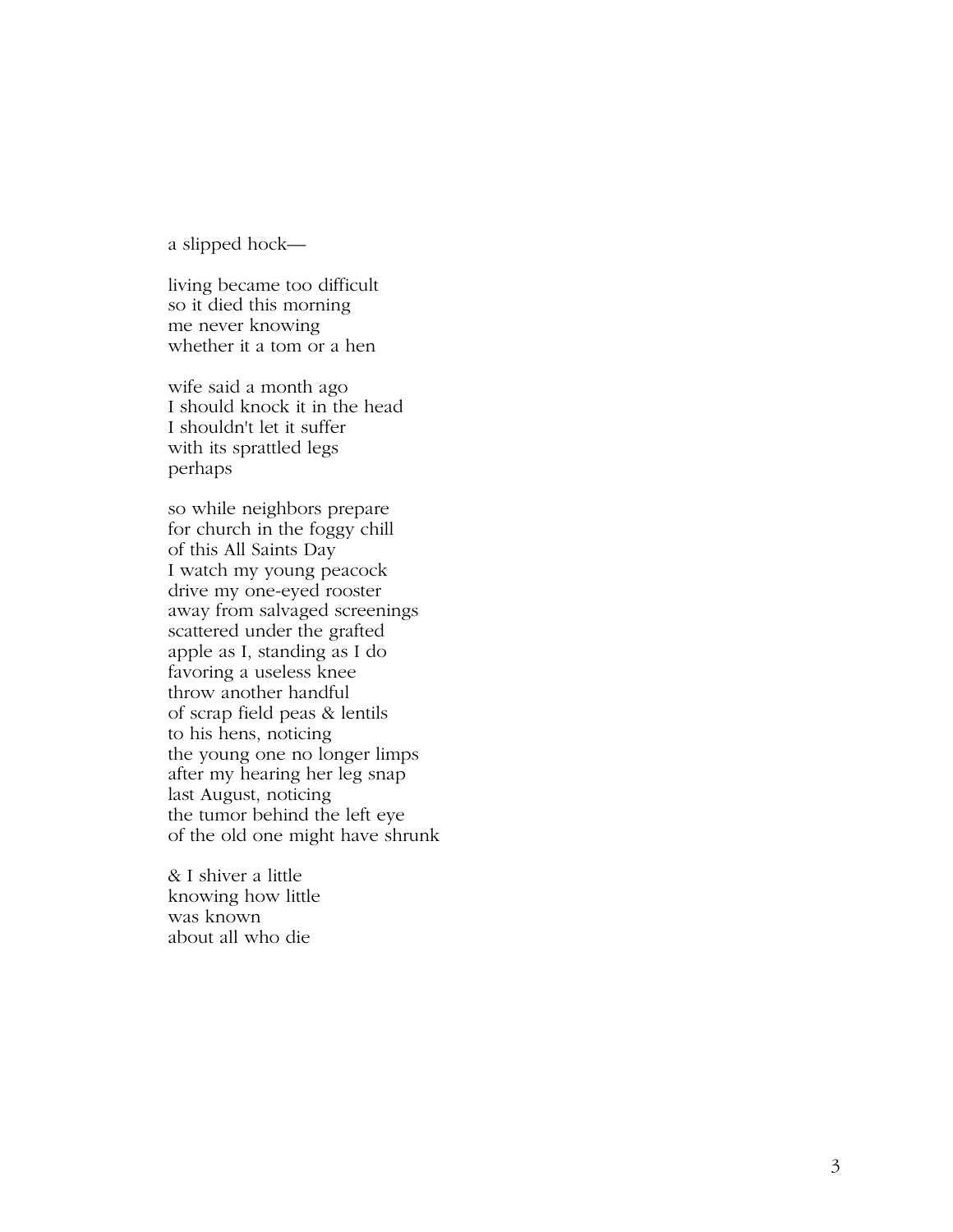Ft. Smith—

for 80 turbulent years, Law from here parted middle waters & displaced principals before outlaws hung peacefully along a partitioned strip adjoining states & estates & rescued boats to a future centered in America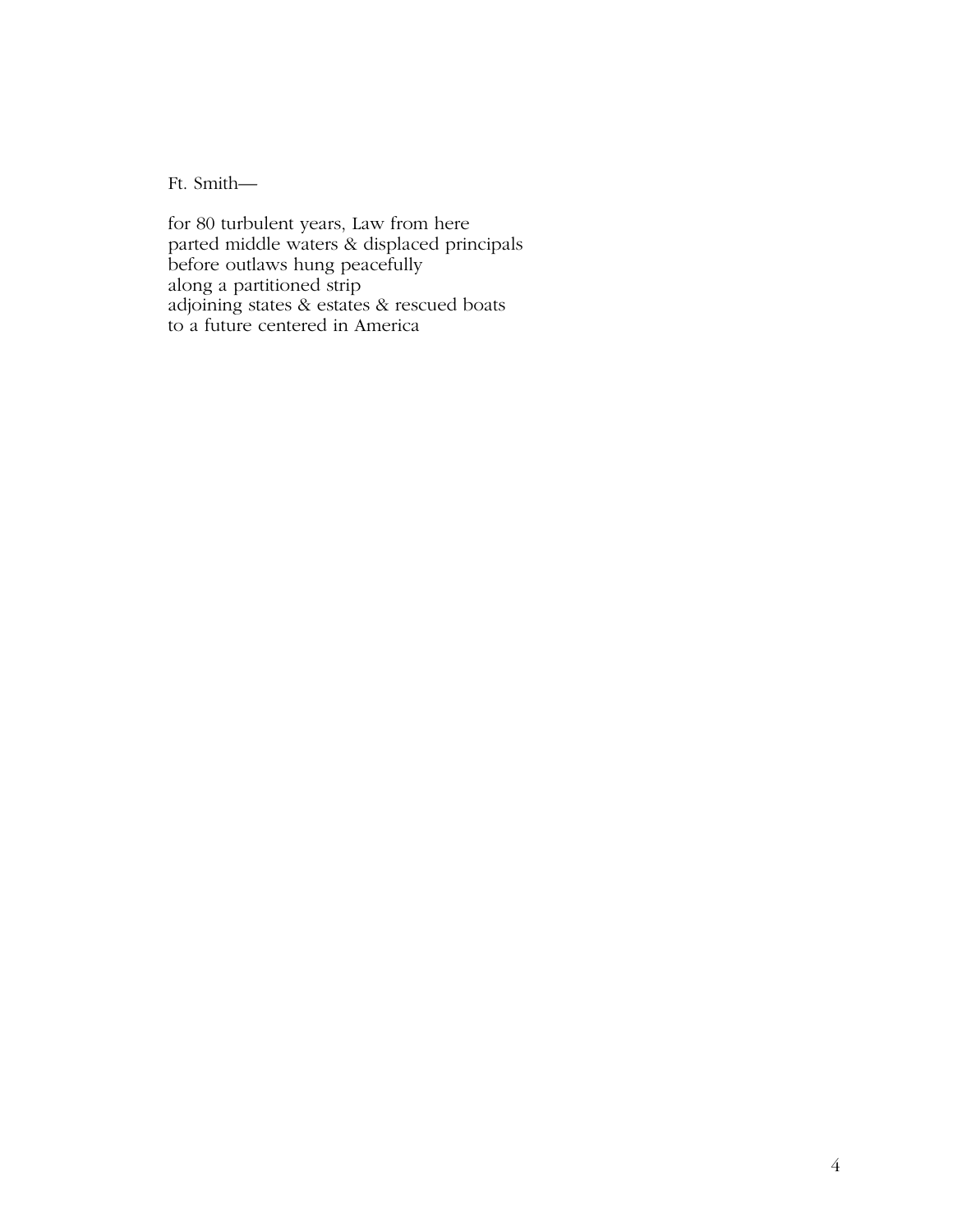Logging—

 if I'm to plant an orchard the ground's steep but two, maybe three useable acres lie behind the house the hillside will have to be logged…

 a poet at LCSC\* was appalled when I mentioned cutting trees. I'm sure I've inspired eloquence but he has a job & I have bills so a few acres of summer apples grown organic of course (that's where the money is) will pay taxes & maybe make a payment or two.

 My investment will be low: I'll graft my own trees, cut my own posts for trellising— I'll have to buy wire & rootstock & figure how to keep deer away

 but the pines have to go before I can plant my first apple and there might be logs enough just enough to make this year's land payment.

 So I stand before you here with saw in hand idling and challenge you to hire me if that timber means so damn much to you.

<sup>------------------------------------</sup>  \* Lewis-Clark State College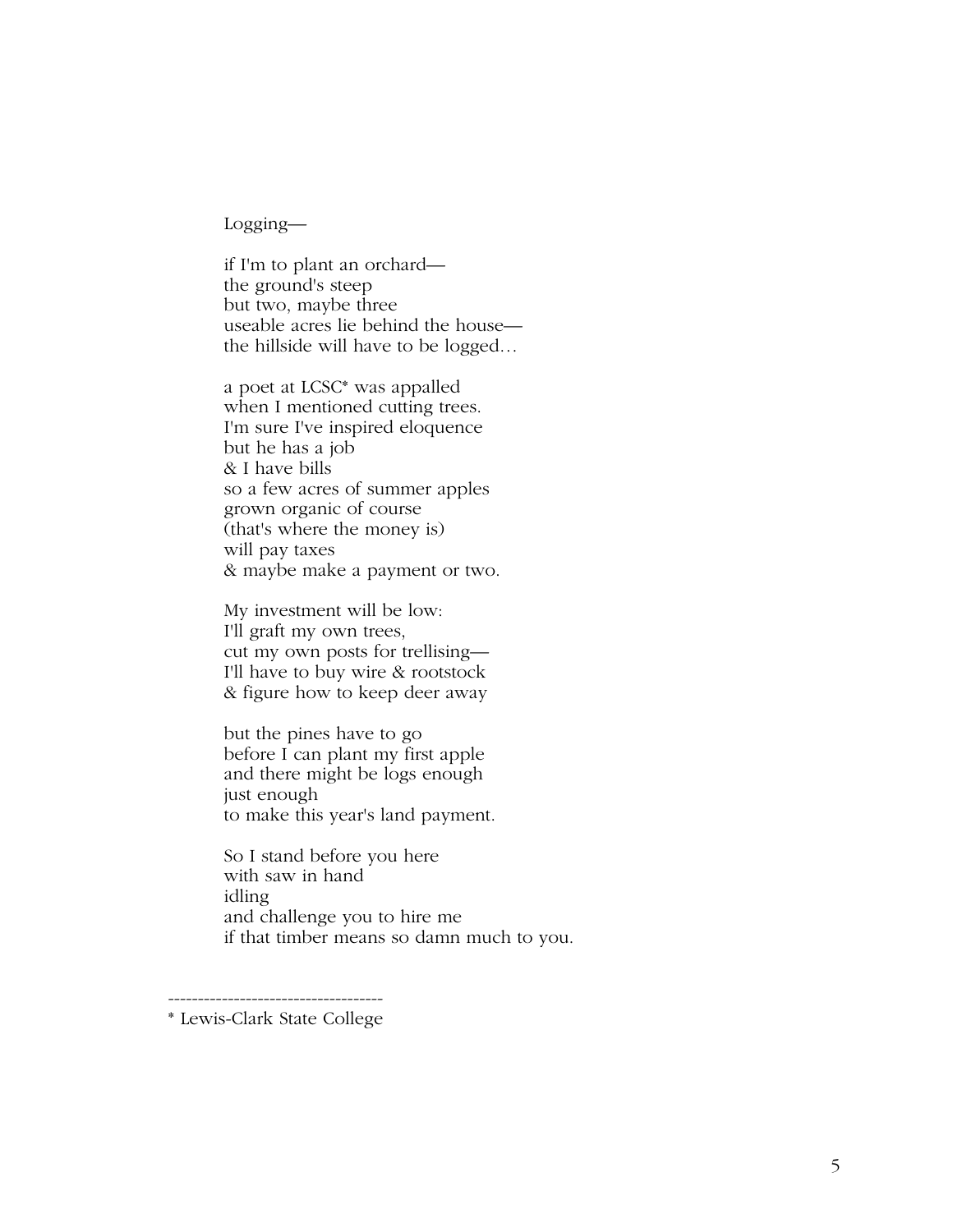#### *UFF DA*

 When she called from Minnesota to say she & Dave looked at land Sabbath afternoon a prick of disappointment slipped like a Teflon bullet through my pride in her accomplishments—

 the banker said they could buy any place in town with her salary as Chemistry chair & Dave's as a CAD draftsman—

 they looked at thirty acres for ten thousand… not enough trees.

 She said she'd order another text for Environmental Chemistry the text was wrong; it didn't have any chemistry in it. Carbon dioxide can't cause global warming, the absorption rate curves over, and she related the figures at what point Beer's Law describes the curve. I don't remember all she said this is her area of expertise. She is the cutting edge yet

 I still feel that prick of disappointment in her turning loose of the Sabbath that's been around since Creation.

 She said when things happen her students say *uff da*—

 so it will be *uff da* as she remains the daughter who tested smart as her father.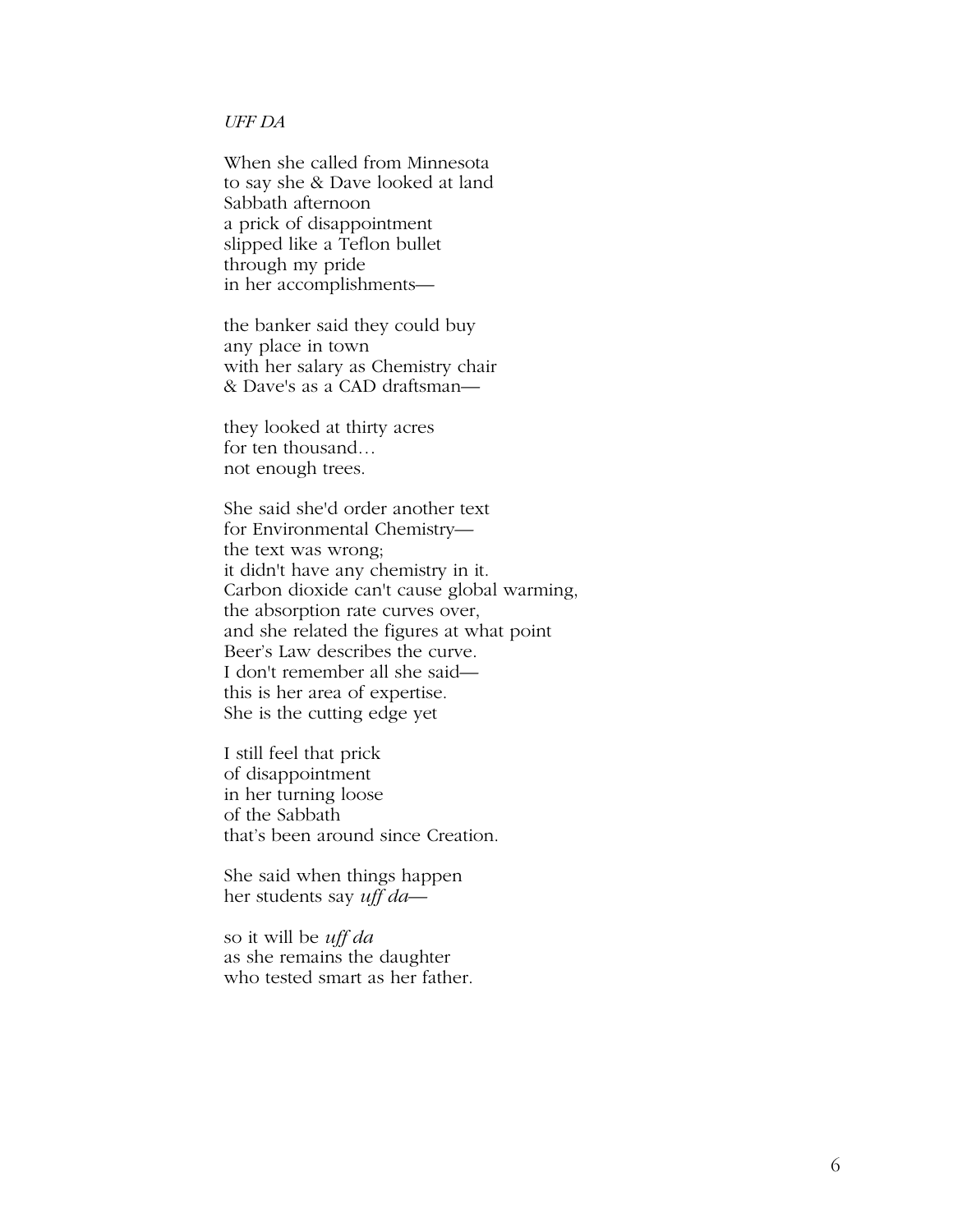taboo—

 you are a subject avoided you who haven't heard a word I've said for what, now thirty-five years your age when you lost a child & husband on successive Saturdays pushing you into flight restrained but not resisted—

 you are a subject avoided but one I must confront if I am ever read what should I say about memories of a routinely inspected circumcision? what did you hope to find in those stitches healed but not entirely? what did you hope to avoid when you leaned over my rifle & splattered your heart all over a bedroom ceiling?

 it took reaching your age before I understood the depth of your fear before I made peace with the madness you had seen in aunts & great-aunts, in your own mother—

 it remains hard to remember the sweet smell of baking bread without also wishing you hadn't laced my baby bottles with half Karo syrup till I weighed 32 pounds when ten months old. Why follow doctor's orders then, and not when there were five of us counting on you?

 I haven't met a doctor yet who wants to believe my pulse & blood pressure so my heart is healthy. I just wish you'd left yours where it was.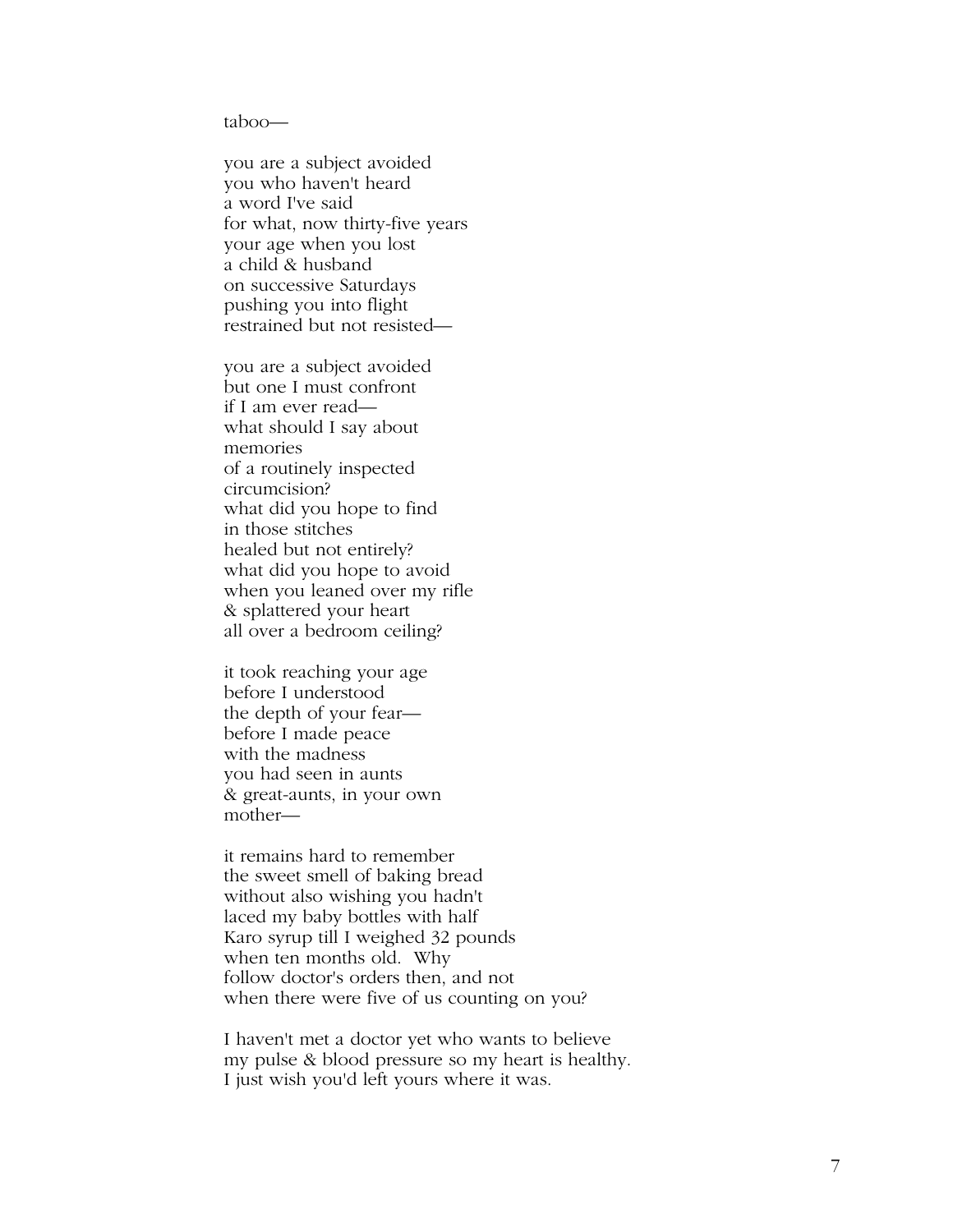## **SKELETOS**

 I AM said, Prove me. Shall we? With bent knee, mind free, can we absolutely know if He is mightily proved by Land, Sea, flowering tree, bird, bee, before we scientifically see three coffins? Ghostly readers be we faith snowy, reason icy who weakly flee answering the challenging deity. Wintry sea of bony philosophy carnally shuns authority who prophetically hung on the tree. So sorrowfully, we mockingly thrust godly "I AM said, Prove me," into deadly parody.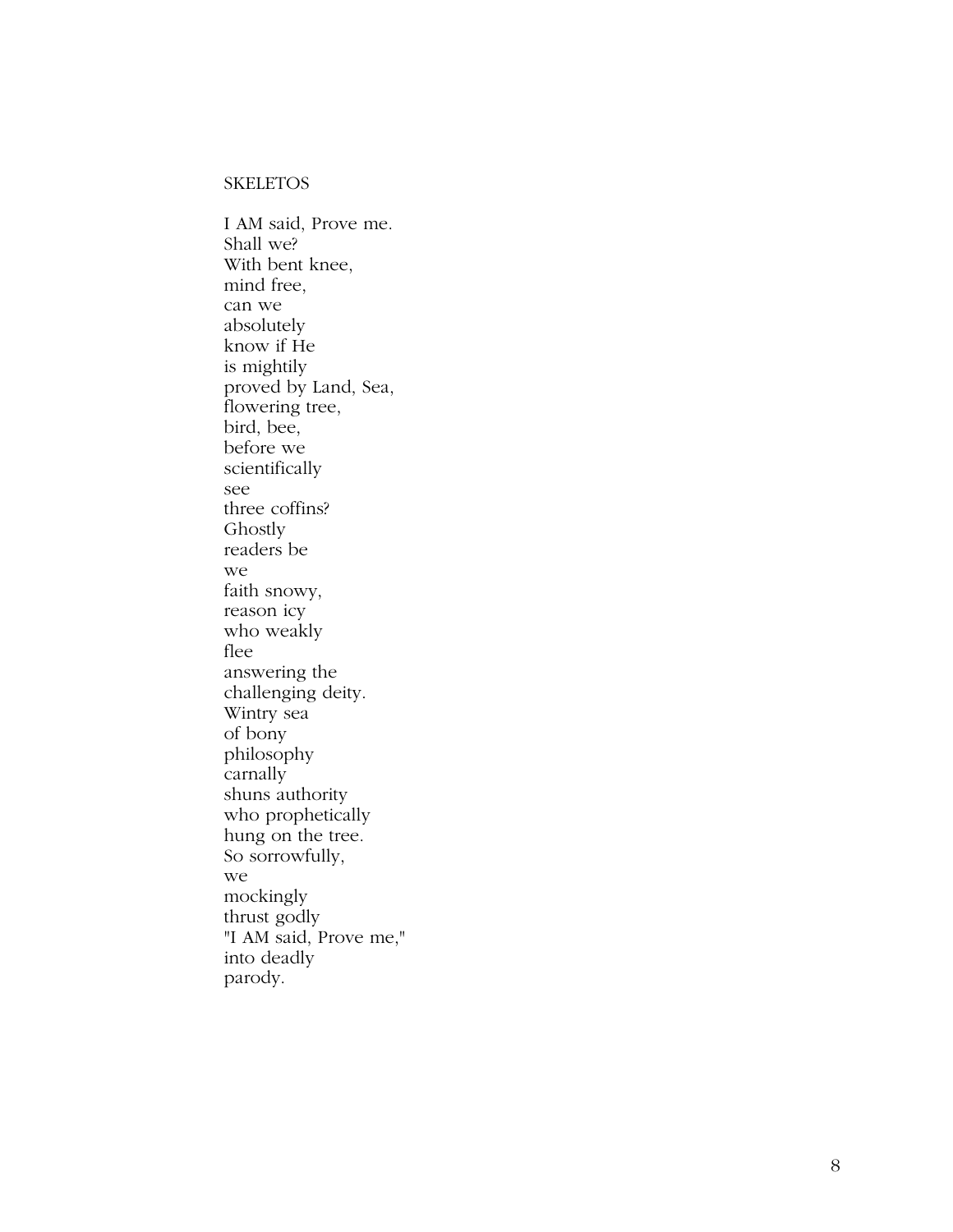# AM I?

 Am I a heretic for suggesting we die until resurrected to work correcting the mess we've made . . .

> for the consensus of Believers Christianity is escapism

 but if you were all-powerful where would you have humanity spend eternity, here or in heaven?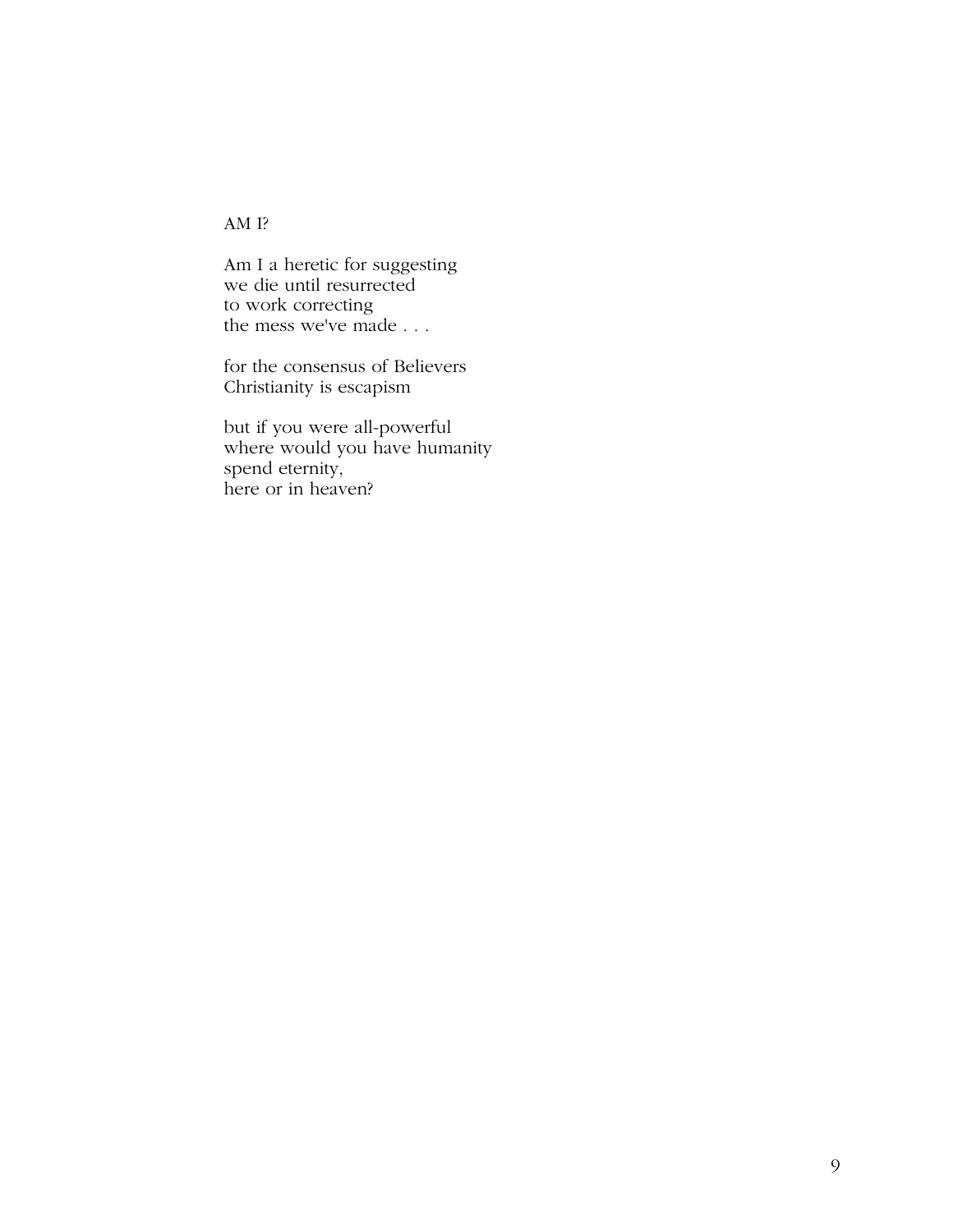# I ONCED ROOMED WITH A FINN

 from Massachusetts who told of his father & grandfather rowing across the Baltic after shooting a couple of Russians after the War a story that kept alive his roots & a tradition of hatred pruned to bear fruit for another season in the shadow of freedom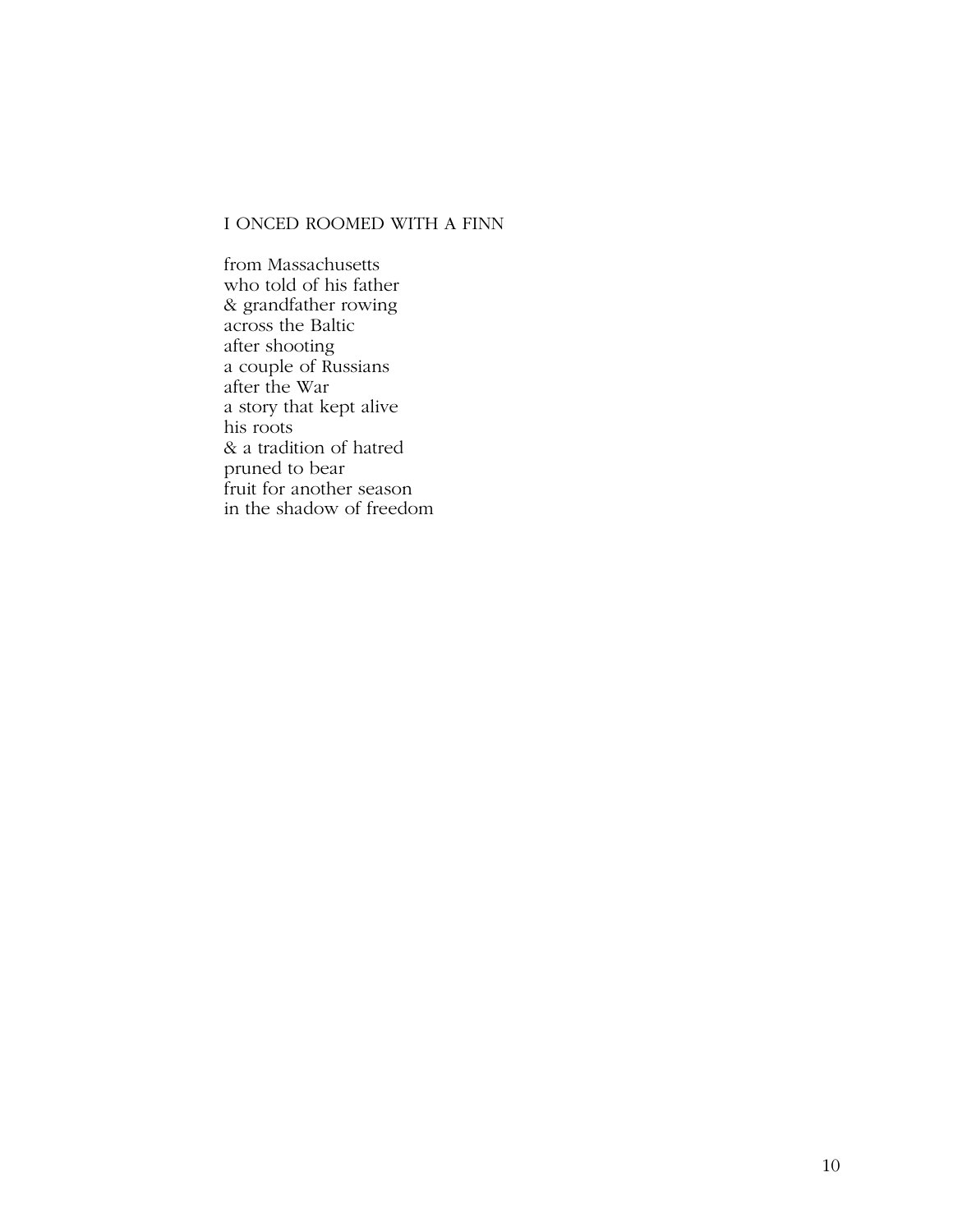**VOICES…** Crouched lynx slinkin head swayin surplus parka snowsuit fur hat like a helmet frosted beard Kris, look at the, whats he doin screamin at the driver Yuhre messin with my head quit fuckin with me He wont stop driver cant drive nobodys movin just sittin Theres fellas closer Bus crowds the centerline, goin across the ditch! One time before on a flight to Seattle you intervened a stewardess being choked nearby passengers looked the other way you were younger then, a logger He sees you turns from the driver eyes wild fists cat quick Yuh lookin to die Sit down What the fuck business is this of yours Sit down Yuh are lookin to die Sit down He steps past you raises his elbow Youre ready want to stuff him into a seat pinch his mouth shut Every nerve every cell says Go do it take care of this bastard he almost crashed the bus Hes talkin to himself Whats he sayin cant hear, hes mumbling hears voices, hes answerin em shakin his head arguin You look past his shoulder four six eight men watch two three women, your daughter they just sit there

Yuh wanta die, youre too big to be fast The voices, shakin his head, he argues with demons what are they sayin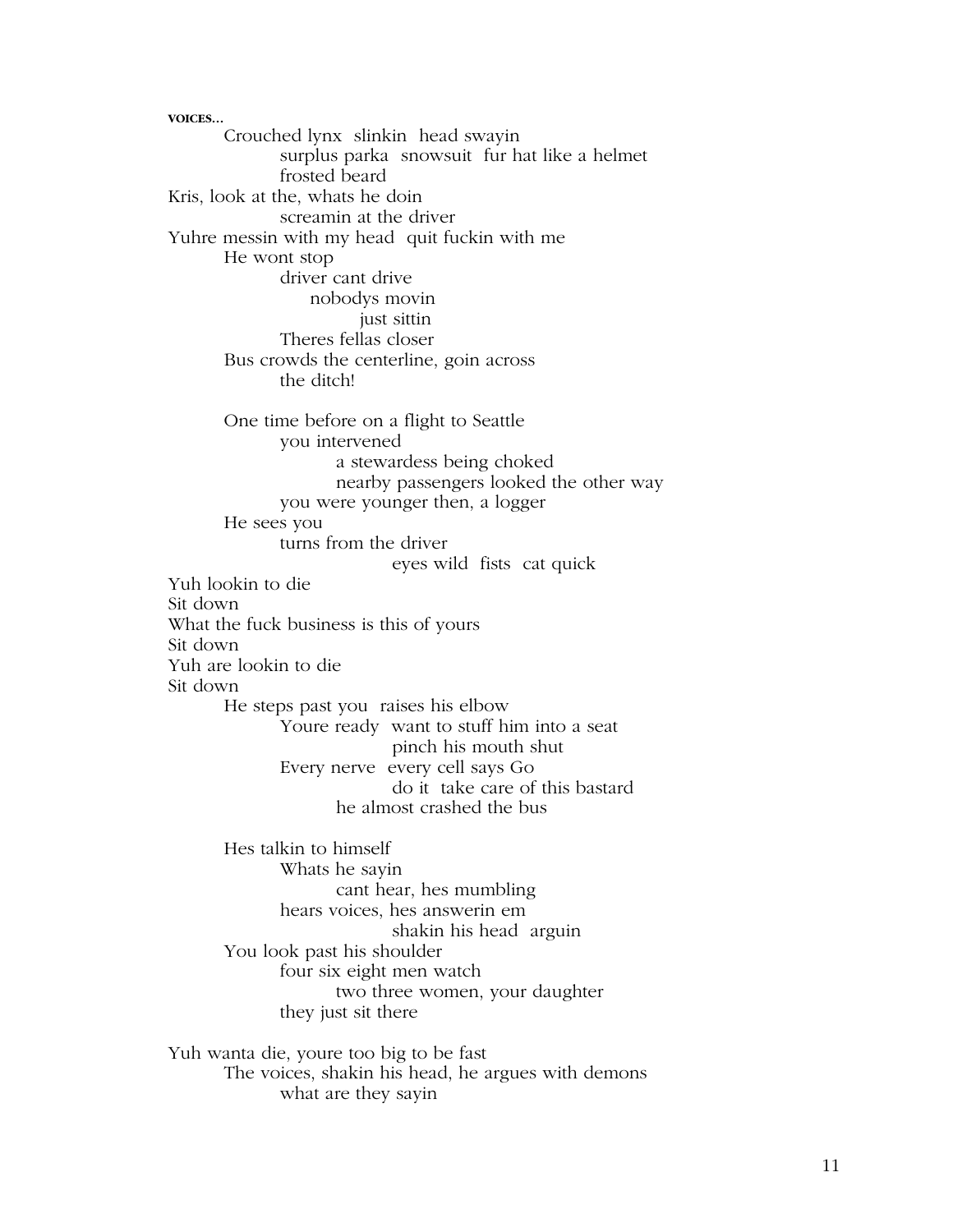Sit down Carries himself like hes still at war Vietnam vet like your brotherinlaw before he OD'd A saltin of curly white hairs among the black elbow raised poised Hes big enough a little taller than you two hundred maybe twotwenty Wonder if hes got anythin in his left hand Yuh wanta die, you hear me, yuhre too big to be fast The voices, theyre talkin to him hes afraid of em they know know you You he stand there on the balls of your feet your open hand behind his elbow You hear the driver radio Security another mile, itll be all over Yuh in a hurry to die, yuh hear You wish you could see his left hand hes listenin to those voices yes they know you Everyones silent watchin waitin Fella in the first seat worries hell be asked to help fella behind him would maybe Woman knows this guy, talks to him he slings his hat at her She cringes you move he spins to face you, left hand empty Hes lookin to use his feet bunny boots will slow him youll be quick enough Voices are talkin to him again his eyes, theyre afraid of you he believes the voices good Sit down (Fairbanks 1989)

you dont want to know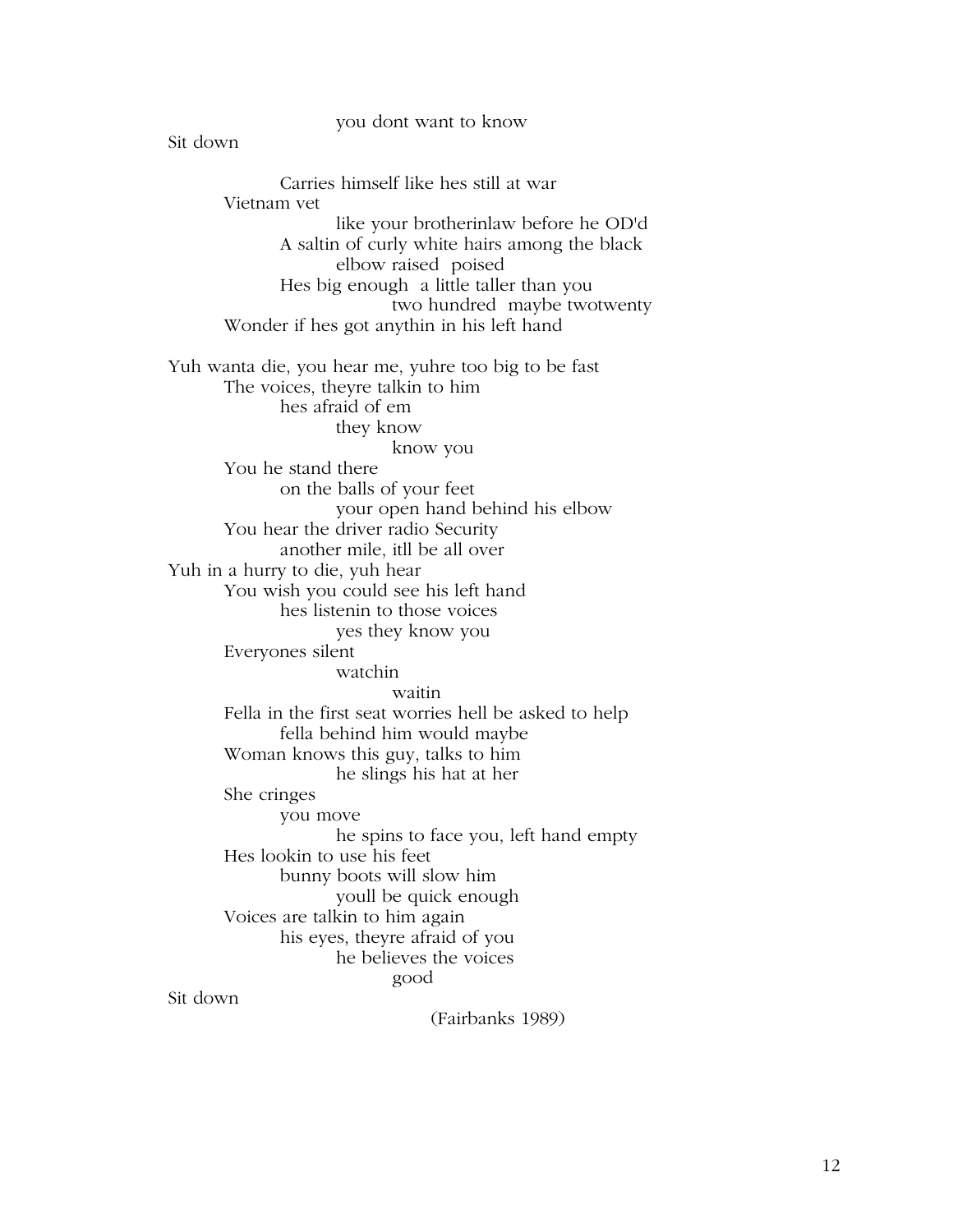#### KORI'S LEECH

 My daughters wade in Dark Lake, herding coho fry as if the schools were cattle when they see a black leech swimming. Kori screams, but Kris, having studied leeches, chides her for being a sissy: You're warm blooded. It won't suck your blood--it has both ends on you to do that. But Kori doesn't care.

 A leech isn't what I expected daughters to bring home. It isn't pink & furry cuddly. It is, as Kris tells me, an annelid a segmented worm like an earthworm, so I'm unsure of what to say when they ask, Dad, can we keep it?

 I brought home life in glass jars when young: frogs, newts, salamanders, grasshoppers, moths, butterflies, even lightning bugs from Indiana. I have, I admit, kept nightcrawlers, kelp worms, sand shrimp, crawdads, salmon eggs in first my mother's, then my wife's refrigerator. But never did I keep a leech, nor am I sure I now want to . . . however, both Kathy & I tie flies & a good leech imitation belongs in every flybox: If you two can convince your mother it's okay, I suppose.

 They rush to greet their mother, tired & frustrated from dealing with equally frustrated customers (she's a drivers' license examiner), with mayonnaise jar in hand: Look what we caught, & Dad said we can keep it in the kitchen. Nothing I say undoes the damage.

 Dinner's not the same with the leech where Kori's water glass belongs—she's mesmerized by the leech's gyrations: it stretches, then contracts as it clings, swings, swims from one glass side to the other. One minute it's licorice candy sucked limp & soft, the next a length of living rubber.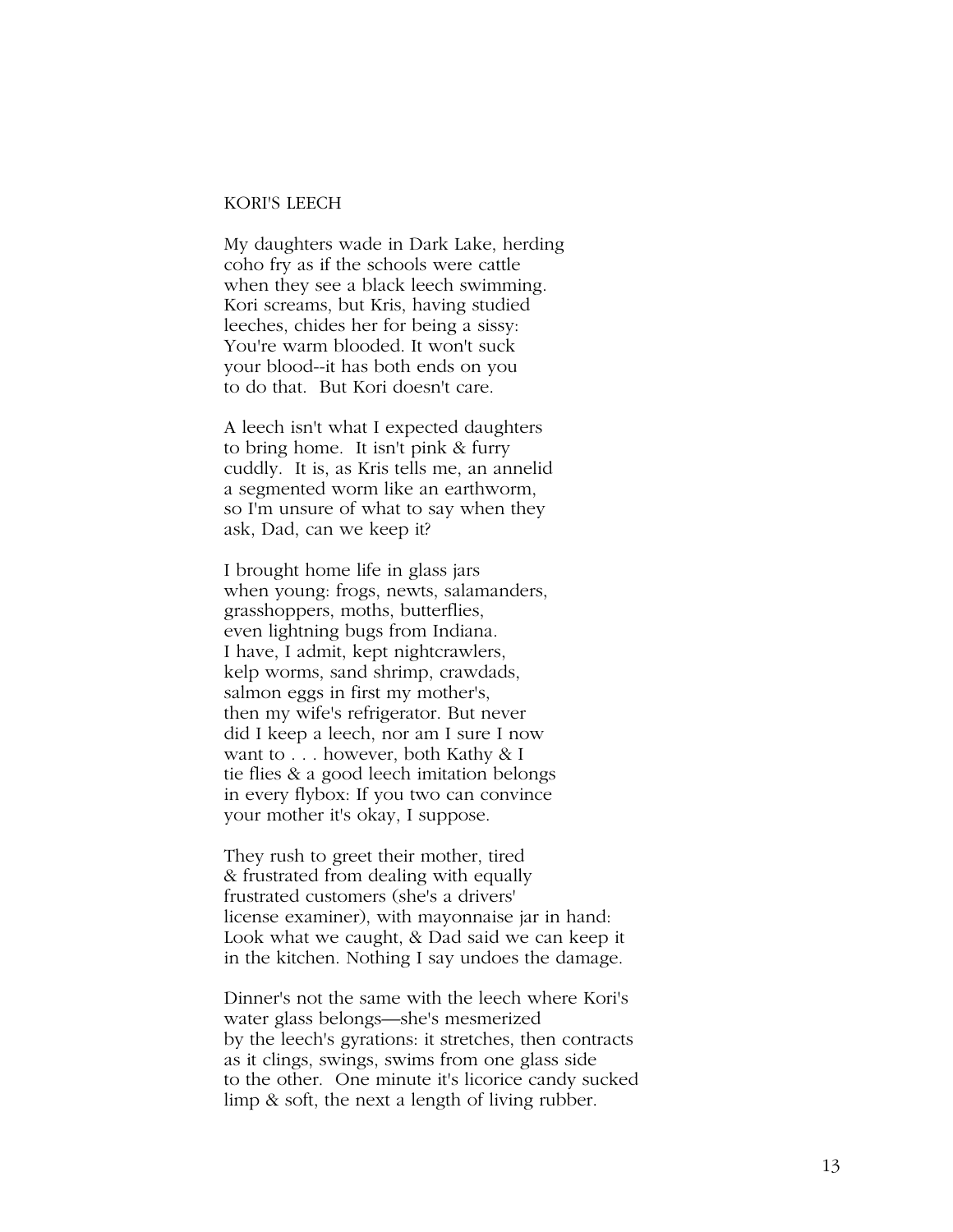After dinner Kris digs worms—she isn't certain leeches eat worms, but worms are cold blooded so she dumps the smallest ones I could find on the counter. I know what their mother will say if she sees worms crawling across where we eat, but both girls' interest fascinates me… rather gingerly, Kori picks up a worm, drops it into the jar—a third the diameter of the leech & half as long, the worm wiggles slowly down through the water. Within minutes, the leech grabs one end & sucks it into itself like a child does spaghetti, slowly becoming fatter as the worm grows shorter.

 One worm becomes many as Kori faithfully changes water daily. She now digs worms herself. Kris is surprized by how fast the leech grows it triples in size & outgrows its glass house, & I tell Kori, Get rid of it [she has named it, but I never remember what] before you even think about asking for a bigger jar.

 Tears form in the corners of her eyes. Her hands tremble, & Kris volunteers to go with her to release it back into Dark Lake, but that merely makes the situation worse…I almost have them get a gallon jar from the basement.

What if it doesn't want to be free? Kris asks.

 Don't make a big deal outta this. Just dump it in & come back.

 They go together, Kris leading, Kori carrying the jar, but Kris returns without her sister.

What happened?

We waded out & turned the jar over. It swam out, then turned around & swam back in. Can we keep it?

It was probably confused.

 But, Dad, it likes being in the jar. Leeches only eat once or twice a year in the wild, & something's always trying to eat them. It really likes being in the jar, really.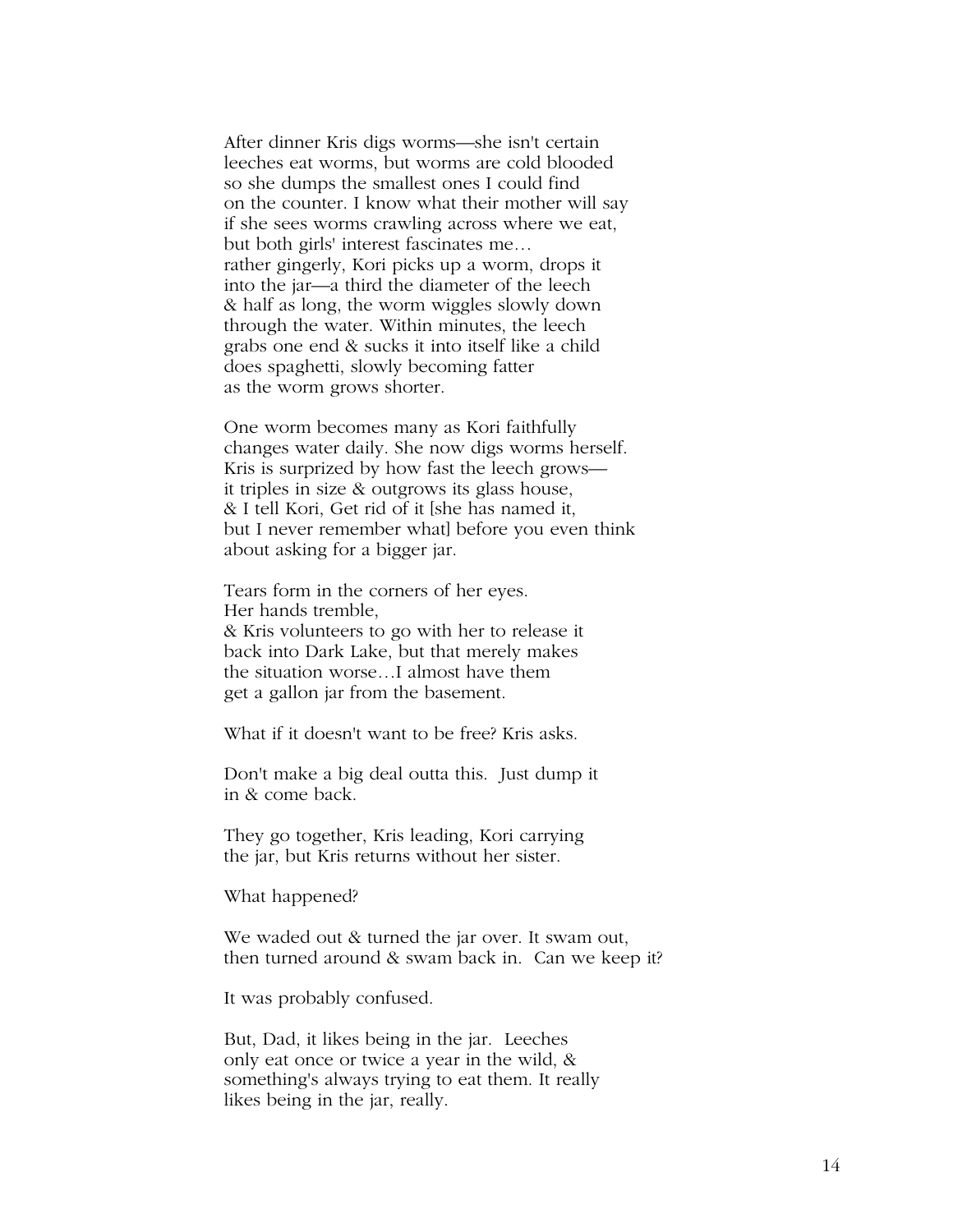Although I say, You're doing more thinking than it is, she might be right. Regardless, her mother has humored us for as long as she will; she doesn't even want this story told. So feeling hardnosed, very Republican, I add, If it gets eaten, it gets eaten.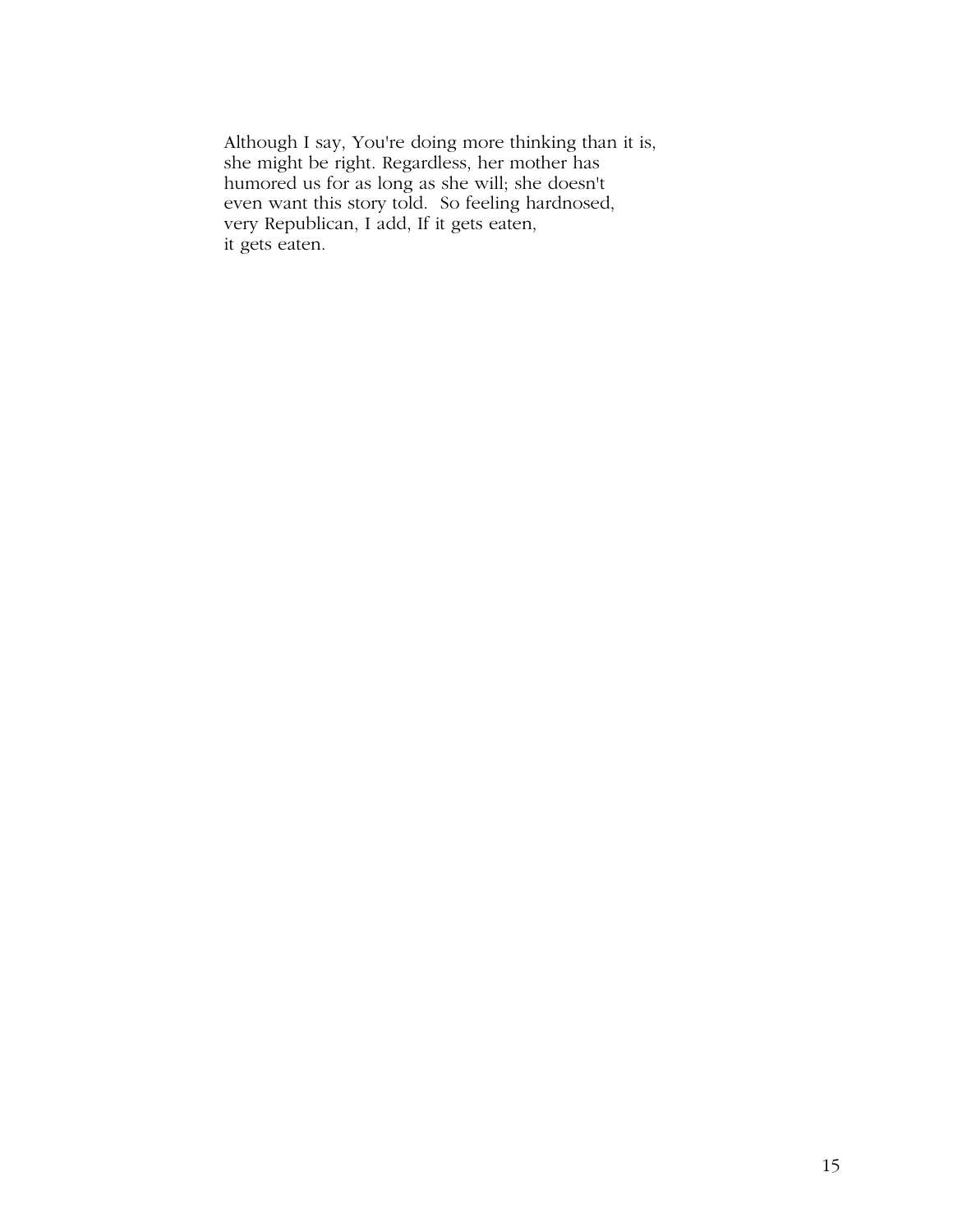## CROWING—

 my roosters crow at the rising moon calling from high on the hill coyotes & 'cats that circle a buck intent upon breeding the doe that ducks behind downed chittims & cherries there by my spring (I'll read in the morning tracks of success) while I lie beside a sleeping wife wishing those roosters would sleep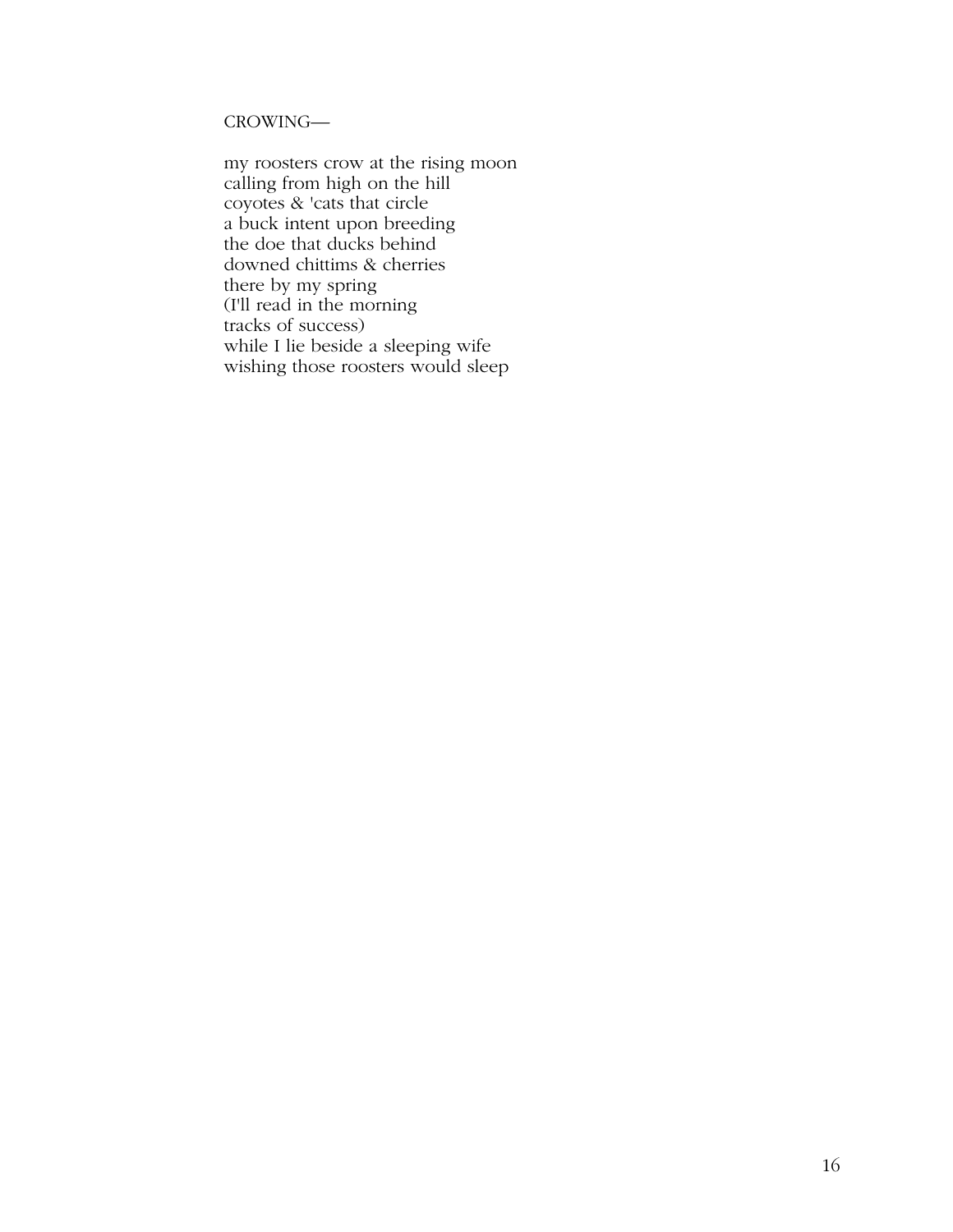# BEACHCOMBING—

 between a faded orange crab shell & bleached white razor clam shells a brown saki bottle with molded characters in protruding calligraphy lies half buried beside a yellow JOY bottle full of seawater life—

 she shakes sand from one brushes it off the other discards the dish detergent & carries the other by its long neck.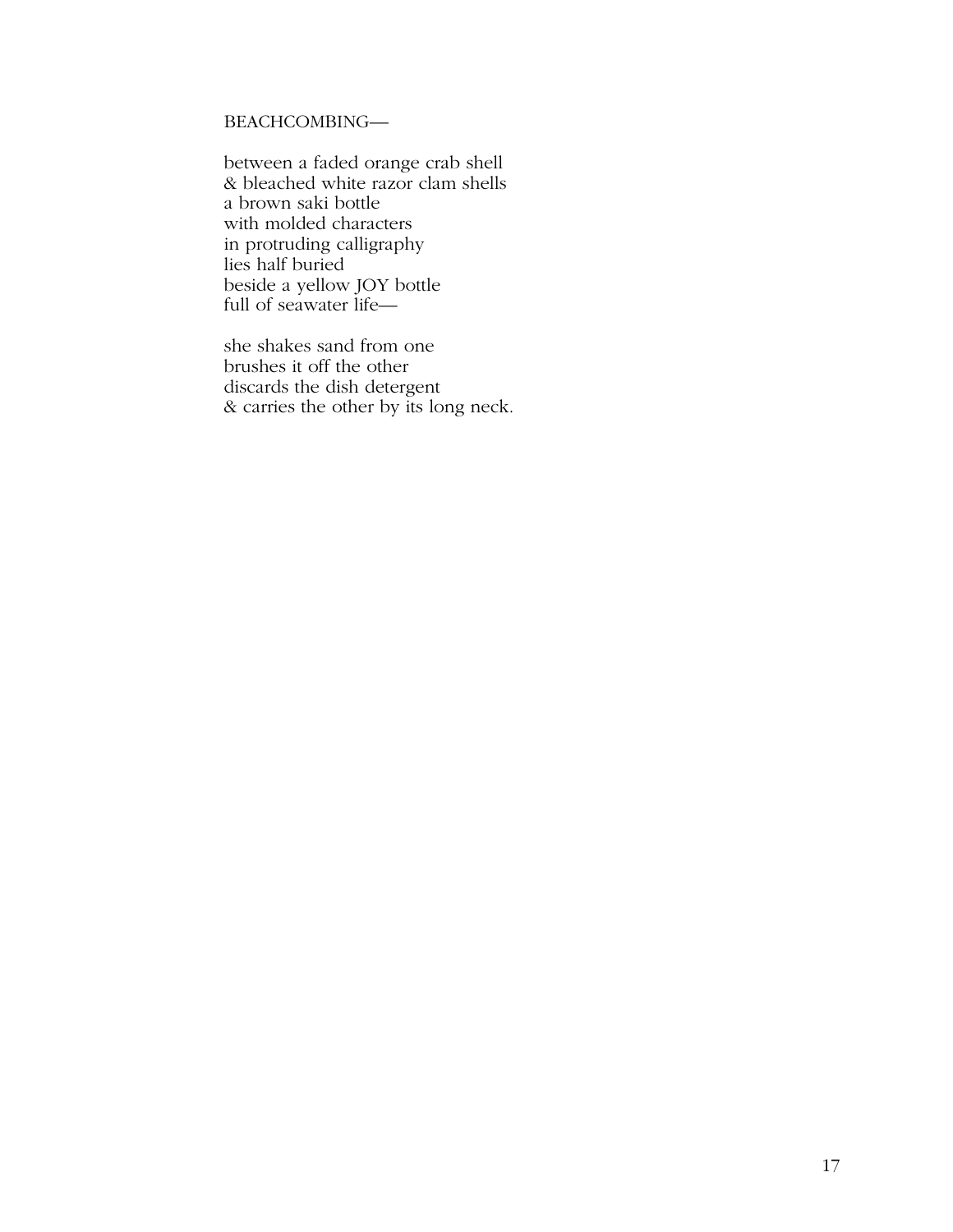#### BLACKTAG ALDER—

 a foot of snow & more falling, falling from bumped alders none big enough for a mask or a bowl though they're older than the iron of my adze once a spring on a DeSoto—

 perhaps I can carve a spoon from this little one—

 the People promised trees they'd use all of them

 but I make no promises I can't keep: I don't need twigs for kindling. I have electric heat. I don't need small limbs for pegs. I have steel nails. I don't need all of this thin trunk but I will, I promise, cut with an axe as many blanks the size of my arm each time catching snow that melts on my sleeve as I possibly can before I turn & follow my webbed footprints uphill where this century waits.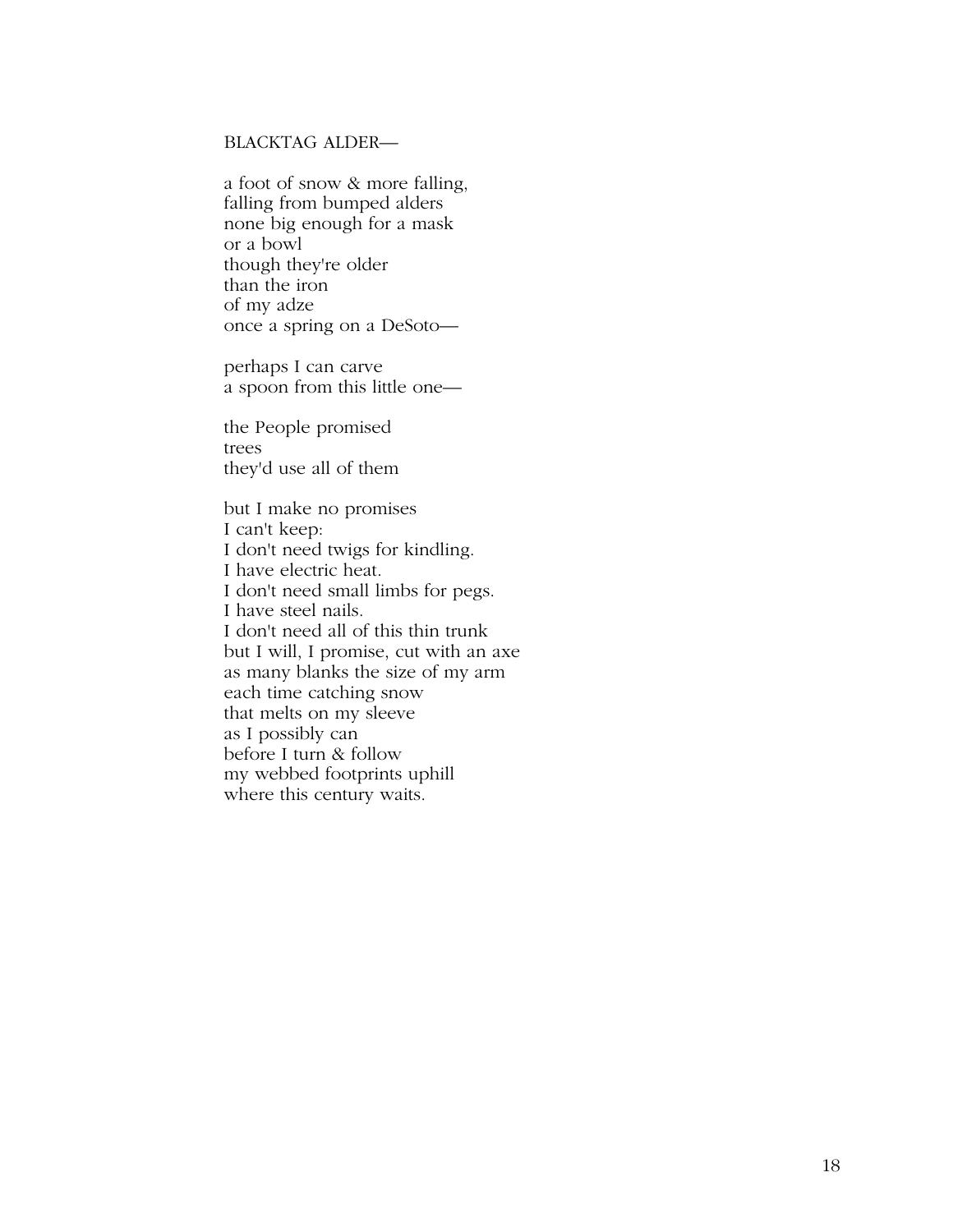## ON MY WAY TO THE HOTEL'S DINING ROOM

 I passed photos of Katmai ash a foot deep, blanketing Kodiak a layer of death that forced even the mission school to be evacuated…

 seventy years later, I found that layer of ash under a stand of cottonwoods toppled by a willawaw—

 three feet of black top soil hid the moonscape gray that buried port harbor plowed meadows where generations of priests & missionaries taught Aleut & Yupik children to husband land that puked their ploughshares into the sea—they rust quietly beside gunbarrels from shore batteries aimed at Japan.

 I once heard a professor explain how long it takes top soil to form a few inches a millennium— I remembered what he taught long enough to pass a test & I might have believed him if I hadn't dug a cubby set under those cottonwoods even then decaying & dirty.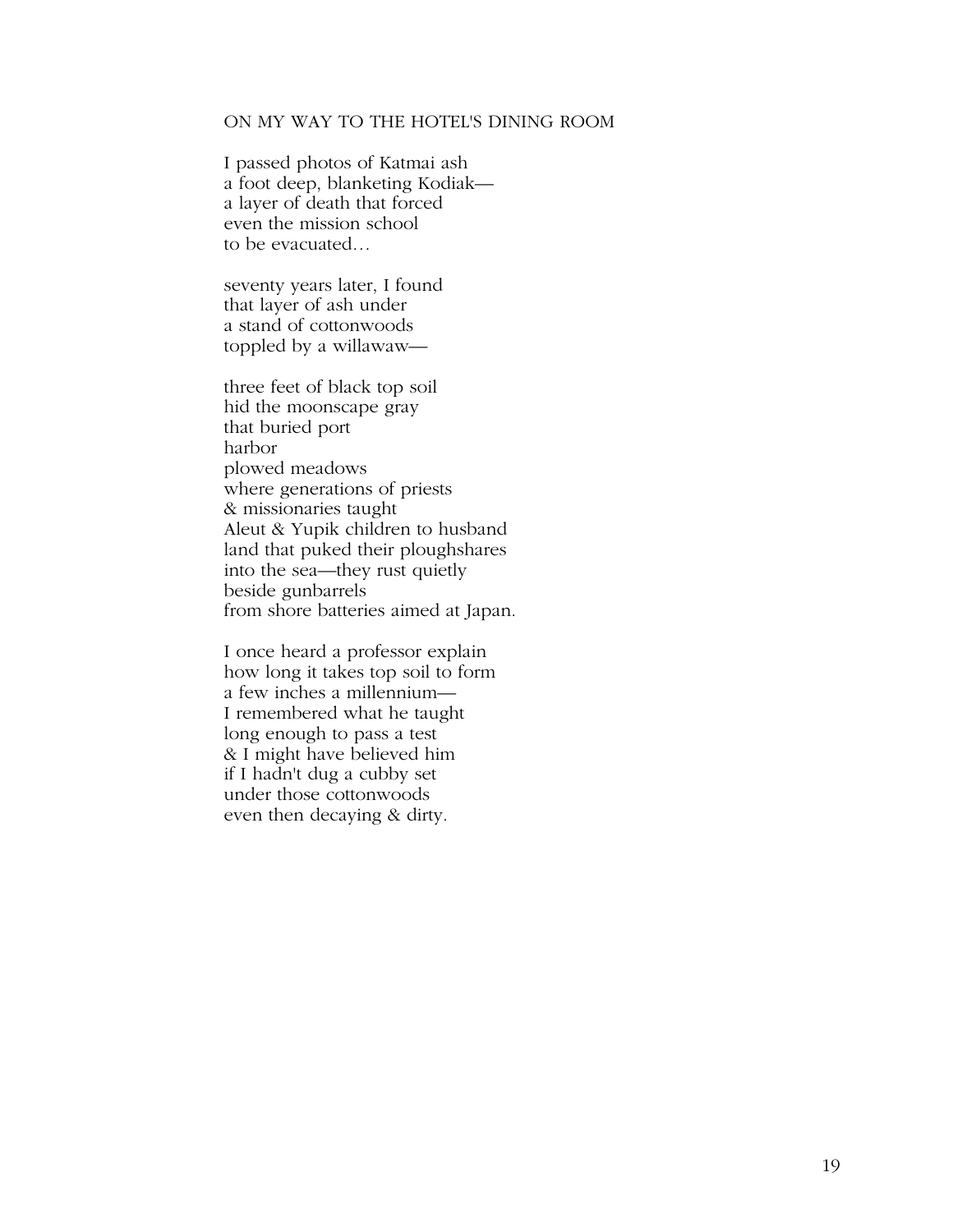Fate—

 mayhaws hang quiet where turkeys whelp among thorns that snag breast feathers

 fat on star thistle wild turkeys call to mine who hear my grain bucket

 coyote dung & blue feathers—my peacock strutted till an apple fell

 raccoon tracks & two feathers—the old rooster sang to the moon often

 my barred rooster flares grizzled hackle feathers when trout slurp hoppers

 meadowlarks flutter around old apples hanging lonely on bare boughs

 the kitten stretches reaches for the dog's new bone then chases a bird

 the ruffed grouse cocks her head, flinches onetwothree times, then flops, flops dead

 a hawk scream forces a vole from thick cover—swift talons pierce movement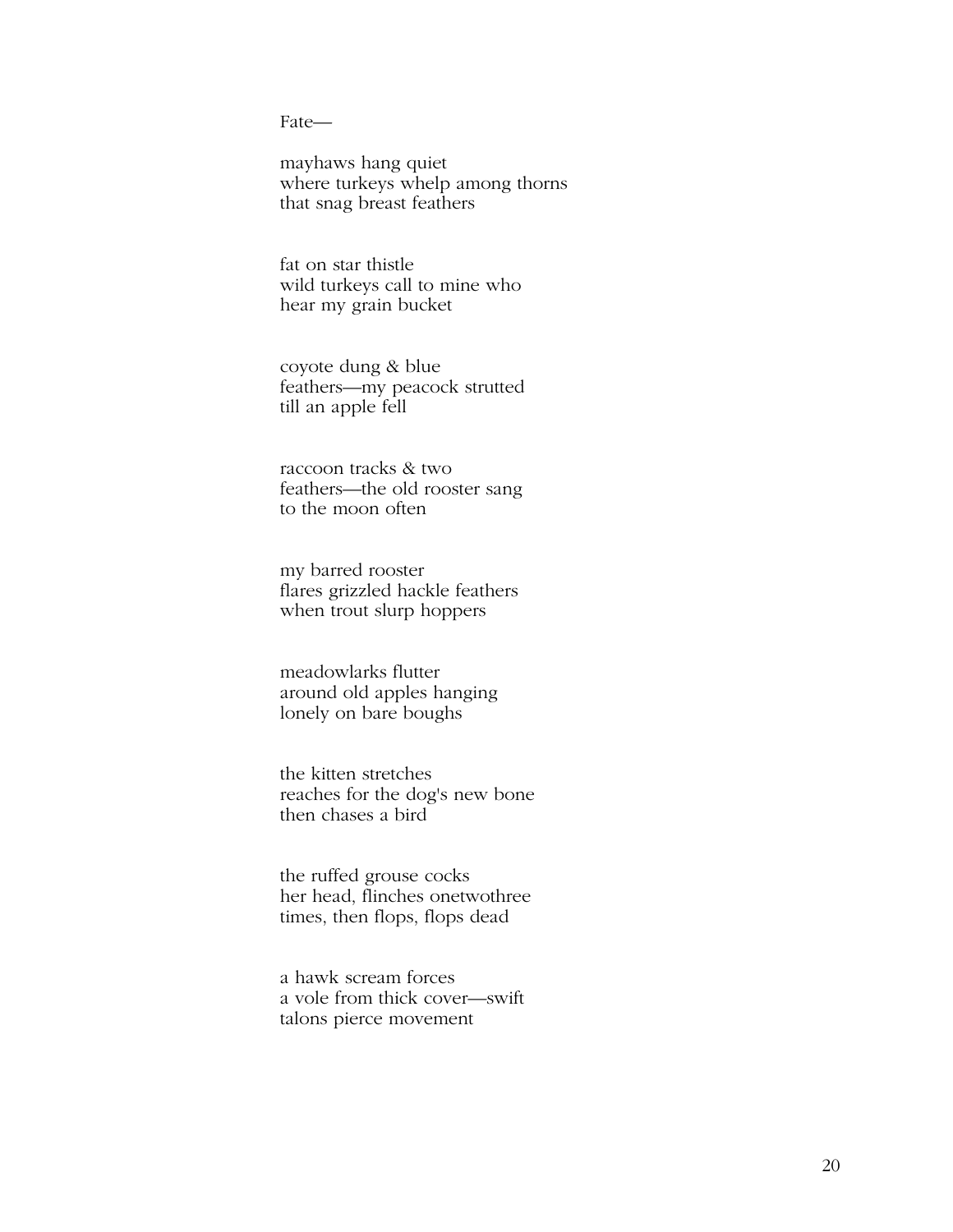## MIDNIGHT IN MAY

 The drum of a grouse, a distant siren, drips from a faucet—the twilight sounds I hear as Fairbanks, a gold rush town burping oil, falls awake after a sleep of winter walking on the edge of tomorrow.

 The city passed a sales tax. The state is out of money.

 The university wants to shut down Yak Estate, where faucets will still drip come September & a siren will again pierce a still night. Only the cock grouse will not drum.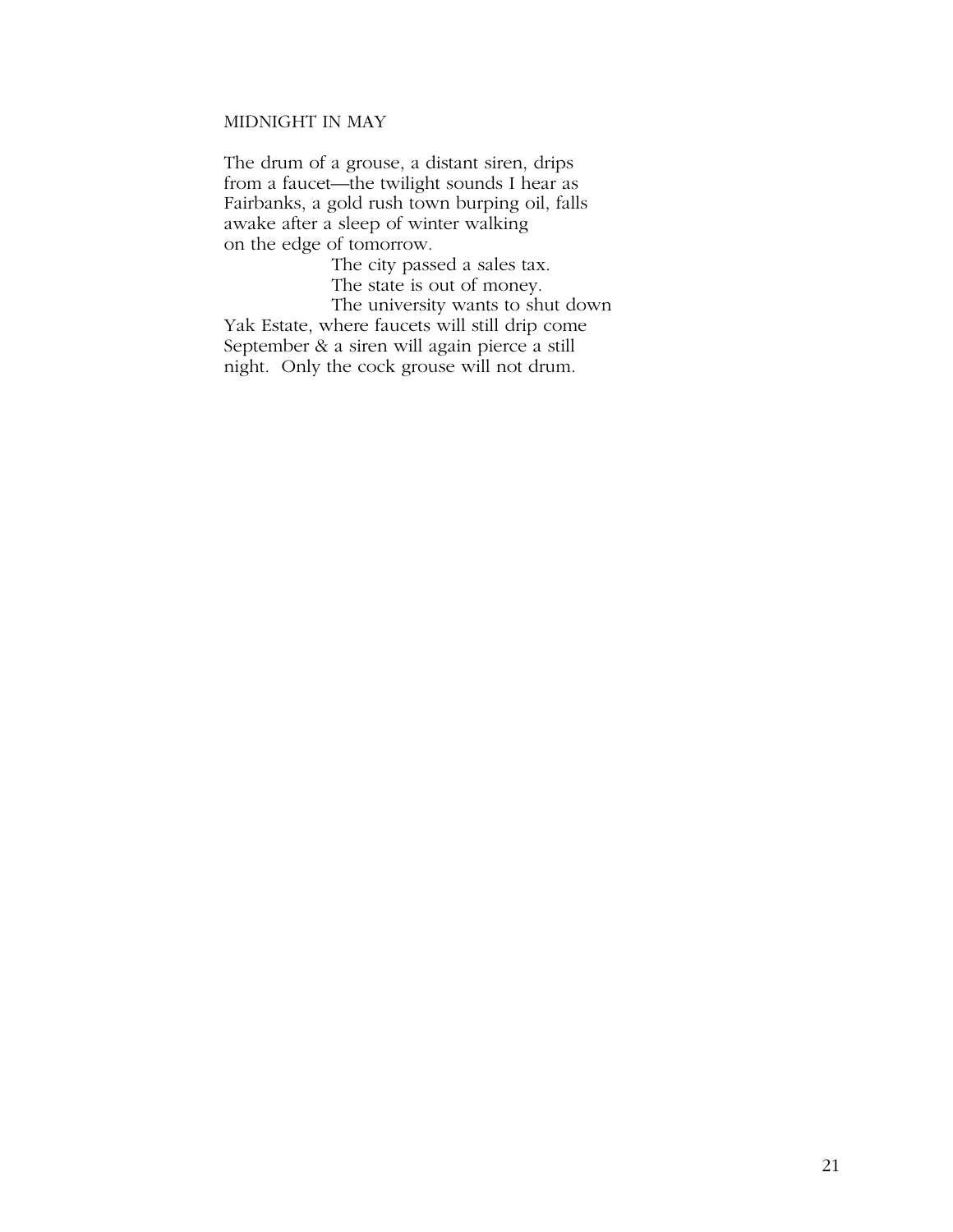## I BOUGHT A PEPSI

 from a storekeeper in Ninilchik who with a man she didn't then know escaped a Soviet labor camp on the Amur & rowed towards the Aleutians thirteen days with only a litre of water before crossing shipping lanes I wanted details but her story of freedom was hers not to be told here where she had no ancient connection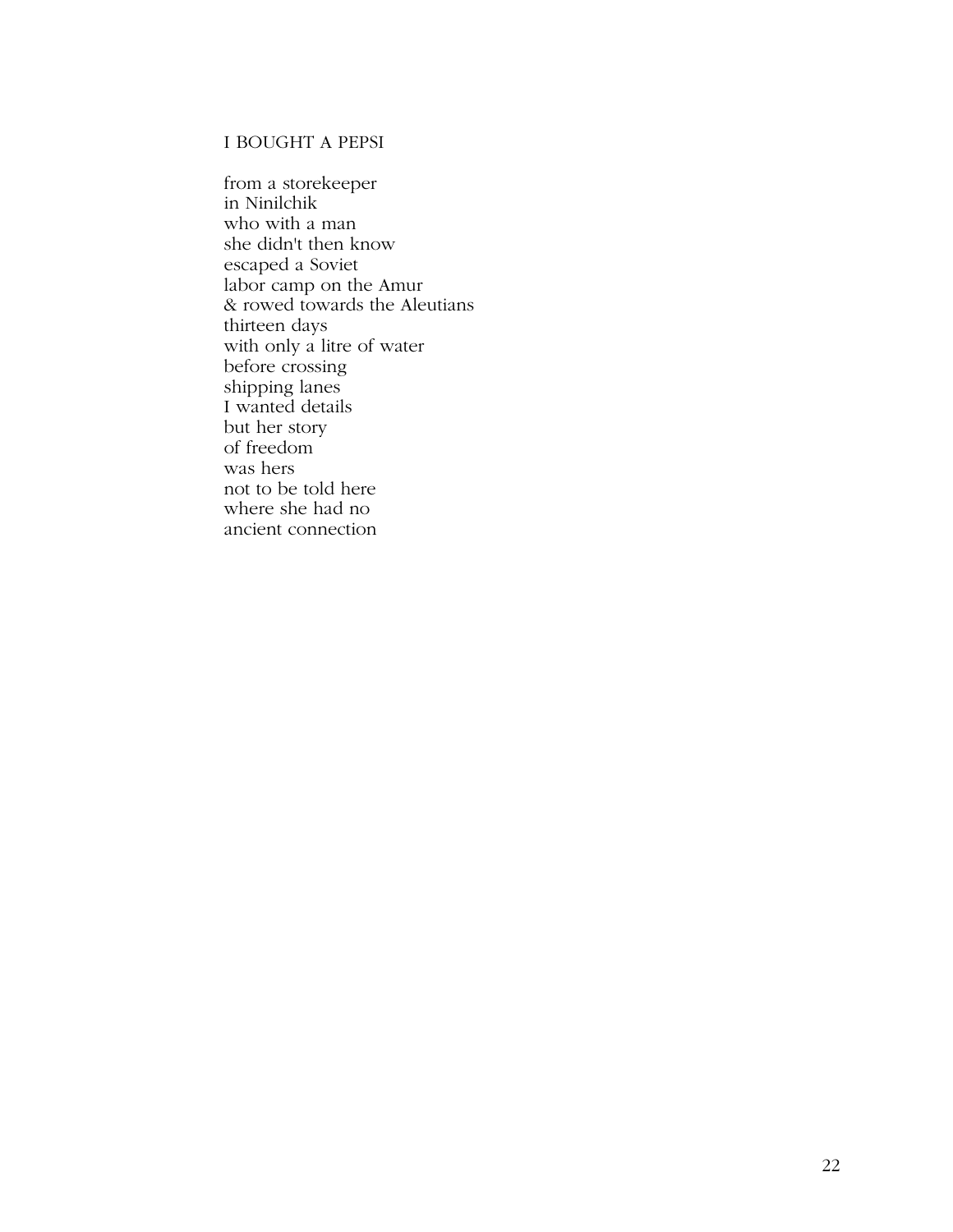#### THE OPENING

 Pink bouquets of buoys sprout from gunwales, salmon seines disappear levelwind reels appear crews hastily nail together baiting tables & hook racks as converted seiners from Homer, Seldovia, Seward raft four, five abreast along Kodiak's transit floats

 schooners arrive white fishing fixed gear from Seattle, Ketchikan, Juneau they pass down the channel with neither bow nor stern wake

 only a handful of derelicts remain in Fuller's boatyard derelicts & Angela a narrow seiner with a cramped cabin & a translucent patch just above her waterline she's really a decked-over skiff that's too big to fish as a skiff & too small to weather much of a sea her engine compartment steals half of her hold her low bulwarks are without railings she has no davit—

 when Dave said, "50-50 split I put up the boat, you the gear" I agreed although I knew better I wanted to fish halibut this year wanted to remain in the fishery wanted to feel a bow plow into a sea to smell the salt air hear the gulls see puffins seals the hold full of iced fish one minor snag though: Dave didn't have a boat he didn't locate Angela for a week "How much repair does it need?" "The engine changed, that's about it."

with only a week remaining before the opening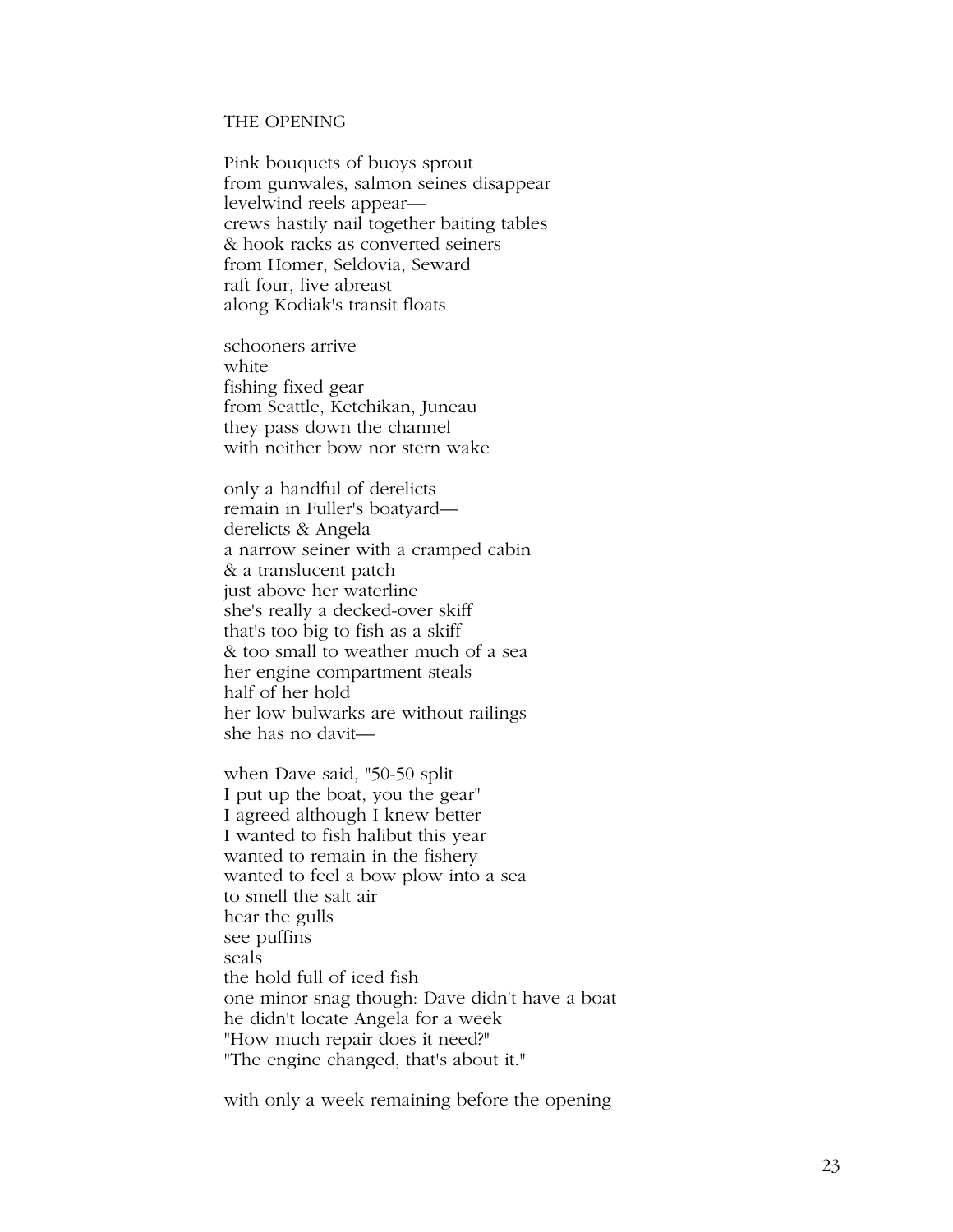Angela got her new engine, a six cylinder 'Suzi that required a shorter prop shaft which required a new shaftlog & Cutlass bearing the larger engine swung a bigger wheel a prop with more pitch had to be ordered the larger engine was considerably heavier so heavier engine stringers had to be scabbed onto the keelson the mast had to be raised brackets & guards had to be welded for the new muffler but the welding shop was running days behind the keelcooler needed to be replaced but was only flushed and the evening before the opening almost as an afterthought Fuller's mobile crane lifted Angela off the oil drums on which she had set three years

 after worrying the air from fuel lines the 'Suzi started exhaust manifold heated I smelled scorched paint man against time he won this time

 the bulk plant would've closed hours ago if it weren't for rafts of boats still waiting for fuel…appearing naked (other boats bristle with gear) Angela joined the waiting while one longliner after another chugged out the channel heading for their fishing grounds

 I paid for the fuel, a hundred gallons a hundred dollar bill plus the ones in my front pocket I charged ten cases of frozen herring at sixteen dollars a case (there was no ice till morning) my wife handed me the change from the hundred dollars she spent on boat groceries & Dave tried to reason with the hydraulic pump that wouldn't pump. "It's backwards, Dave." he disagreed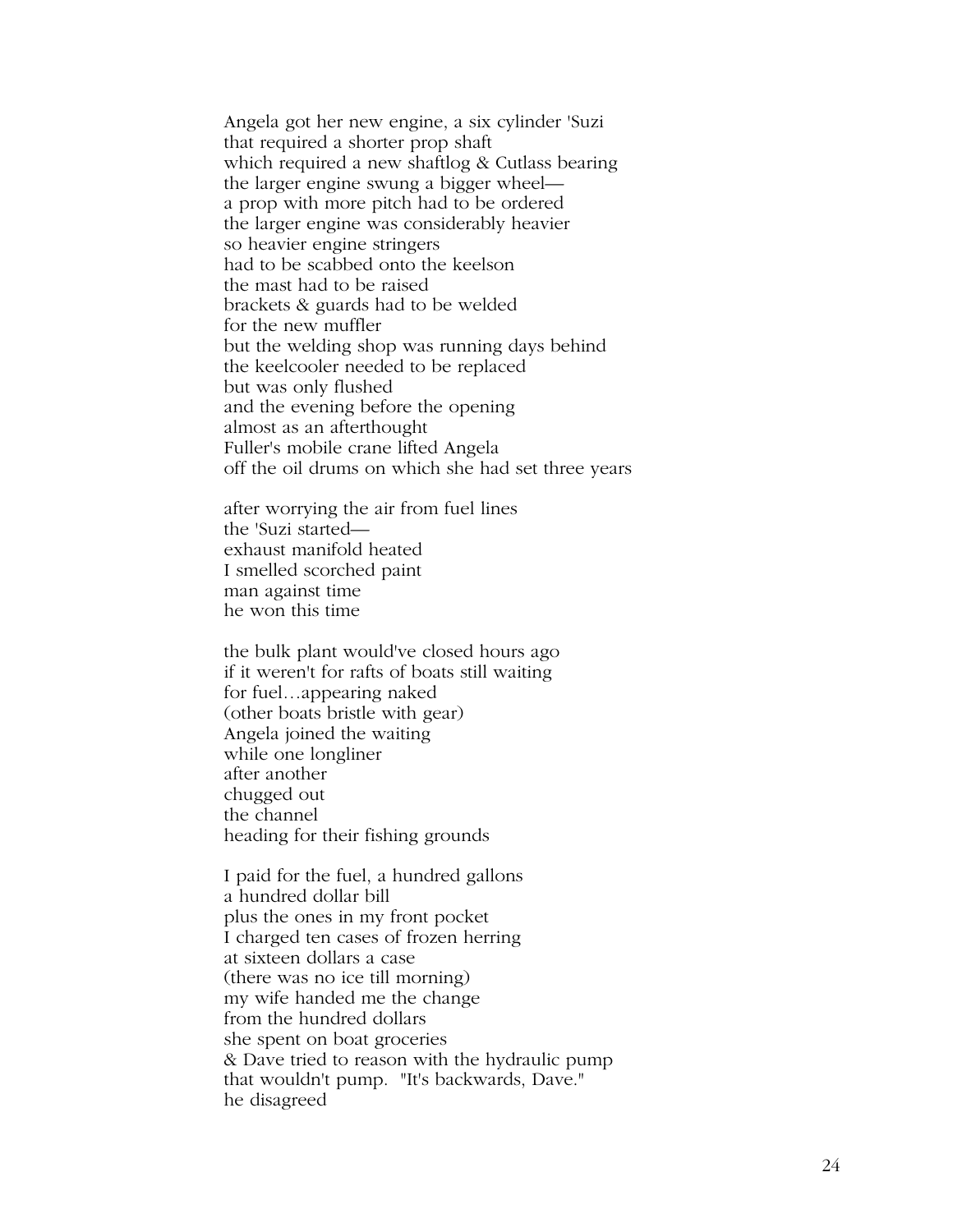but I hadn't time to argue

 I had to bolt a jerryrigged hook rack to the bulwarks had to wedge a plywood baiting table between the reel & the stern, had to stash gear anchors, snap buoys to the handrail atop the cabin, throw groundlines into the hold (I couldn't wind them onto the reel till we had hydraulics) & I hung our open-faced blocks clipped coils of buoy line to the reel's framework stowed extra V-belts & a spare roller chain beneath the cabin steps

 "I know this pump's okay," he's been twisting wrenches without a break the past forty hours wants to take a sledgehammer to the pump "I told you, the pump's running backwards." "It's the same place it was . . . this 'Suzi doesn't turn the same direction"

 turning the pump around required cutting a notch in the engine stringer he went for a saw while I hunted extension cords fishing is determination welded to ingenuity by sleeplessness it was dawn when we got the hydraulic pump working season opened in six hours & we were still in port with radios we hadn't checked out but Dave worked on the radios while I ran the boat to the cannery I didn't like buying "green" ice but hadn't a choice schooners emptied cannery icehouses days earlier

 we took on three tons then plowed down the channel as steam whistles started canneries working we were joined by skiffs & jitneys dayboats mostly that planned to lay gear near Buoy Four but we were headed for Afognak's Izhut Bay where leaning spruce look at themselves & whiffs of fog cling like moss to boughs only dollar-size jelly fish remind a person that the bay is salt water

#### WENT TO AN ARTISTS MEETING

an association I might want to join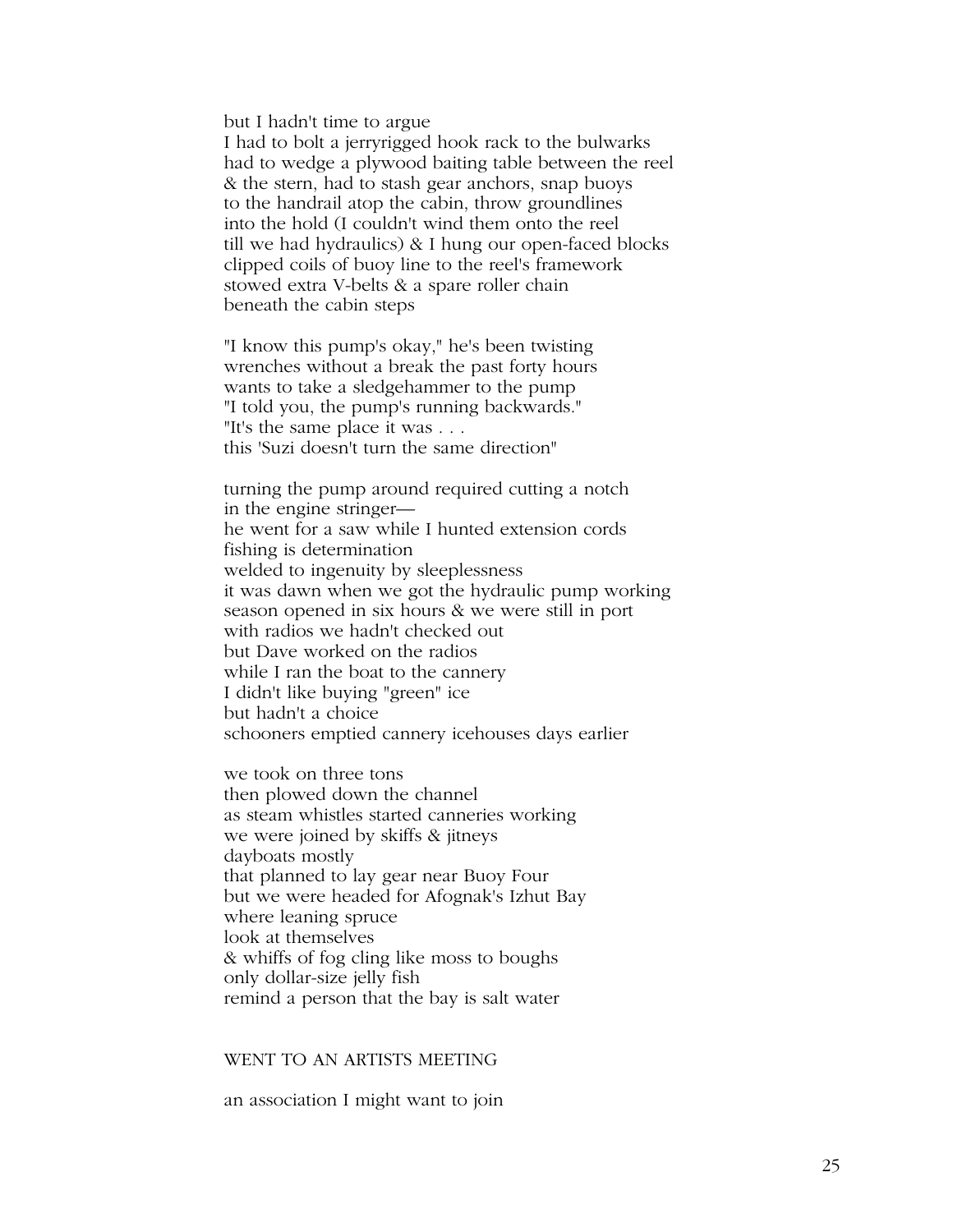might still but for now I'm content to send work to out-of-state galleries

 when I went to their meeting thought they might want to form an Arts & Craft drive here along the Clearwater

> but I didn't bring up the idea to do so would've meant scheduling new business a month or more in advance

 have never been that organized maybe that's why my poverty has always been of my pocket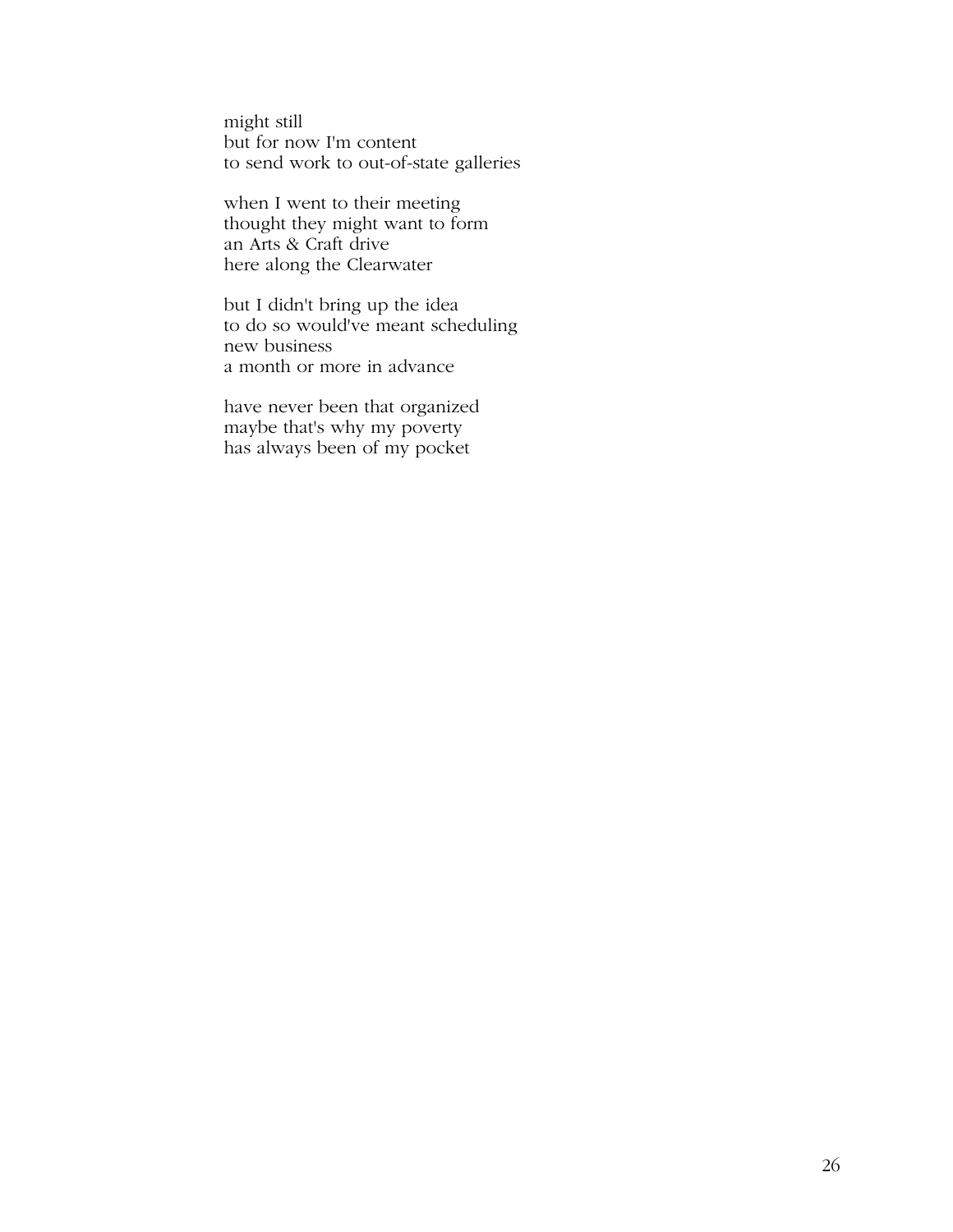# AFTER FIFTY SECONDS

 the mosquito hammers through. I wait till blood flows clench my fist harden my forearm and watch many feet dance snout-locked before I crush that fevered wing buzzing in this place called Armageddon.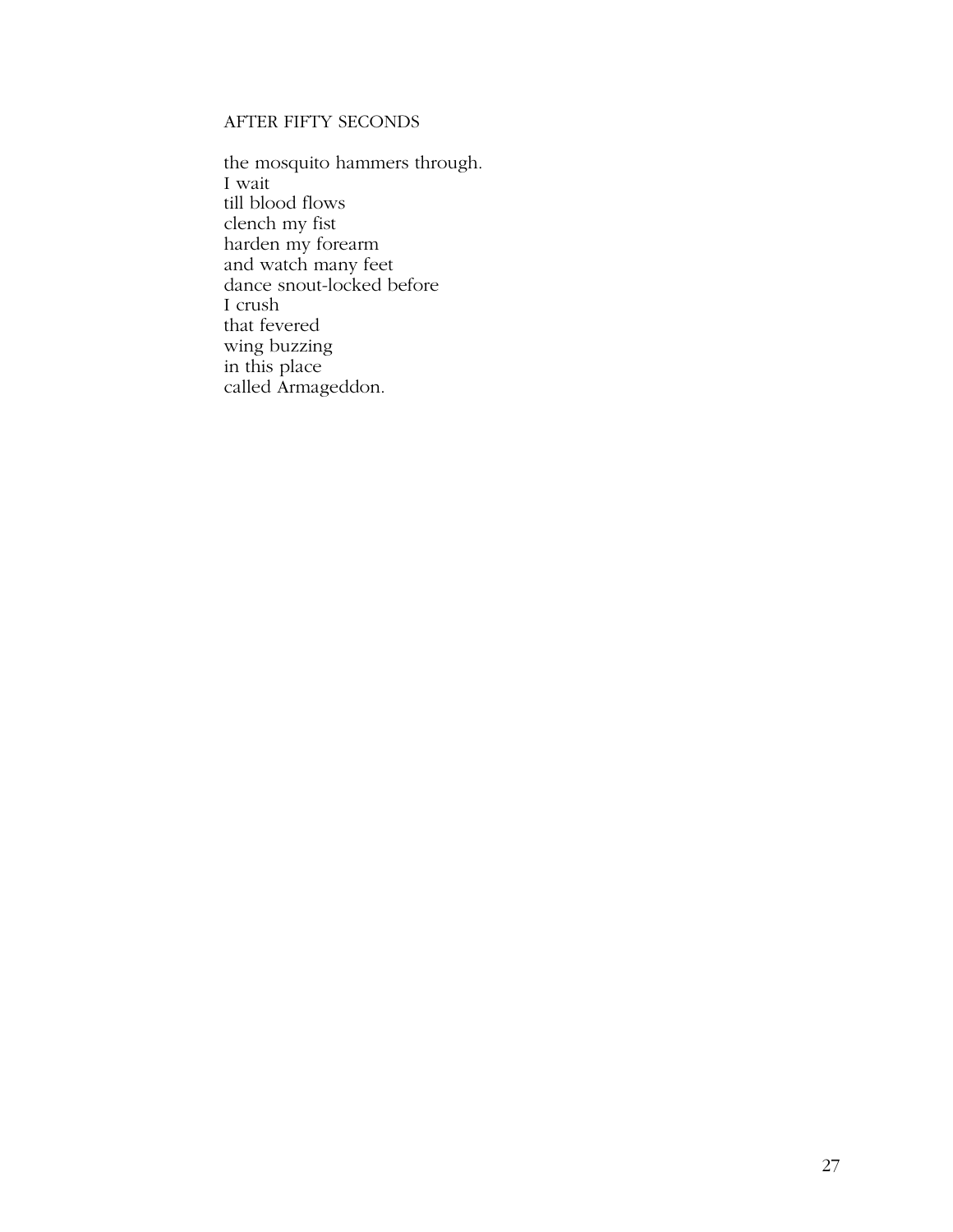the road I followed had no fork

 no detour it should have been the way of love leading to peace but when I quit running, she was gone I backtracked to a stile over a rubble stone fence & found footprints crumbling into dust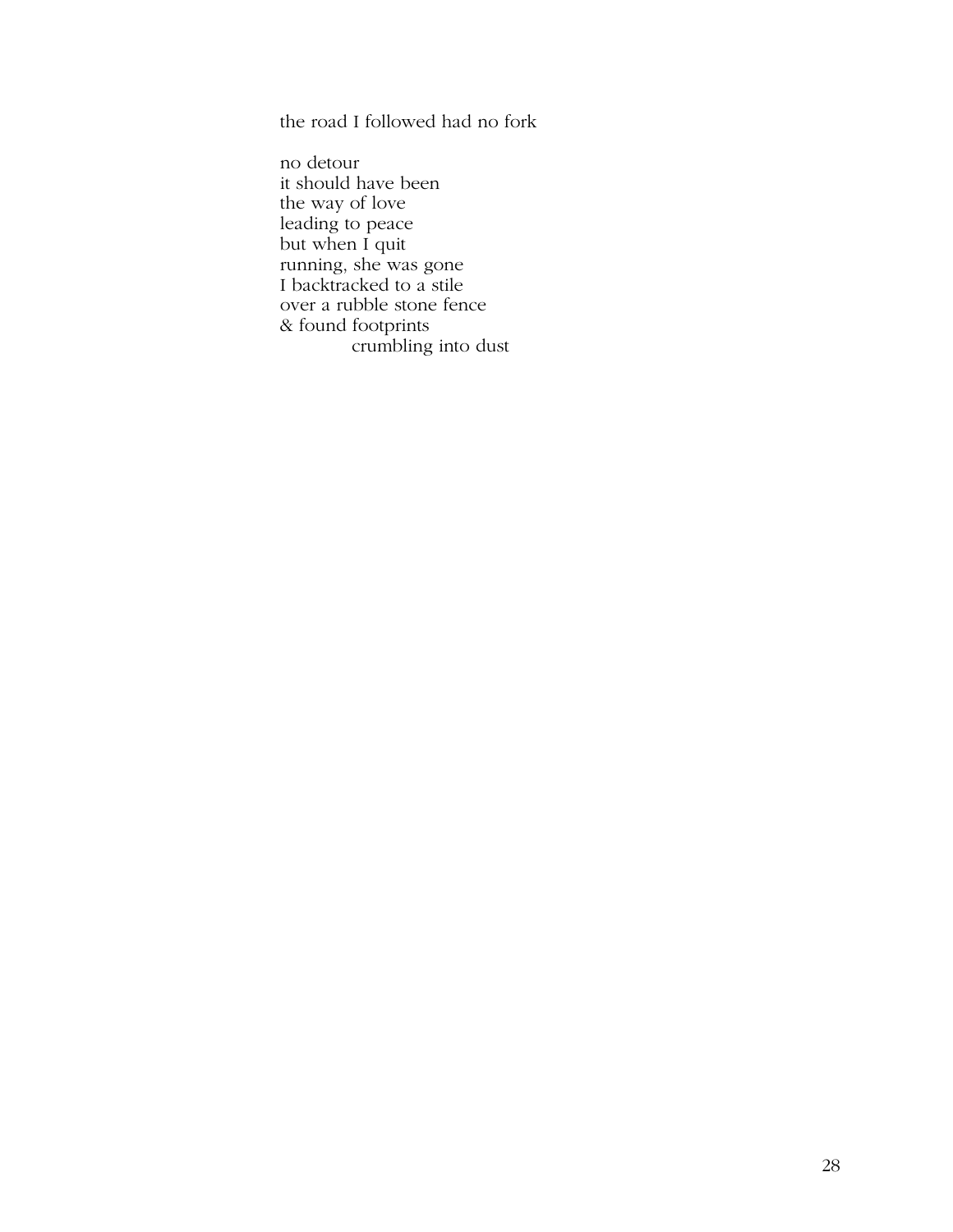#### A TRADING POST—

 my wife wants a trading post wants bicentennial profits after all I'm a muzzleloader a gunmaker, a trader sometimes a trapper a little Native a lot scoundrel knowing a little history knowing a lot about adzing canoes

 okay, I say, I'll build a redoubt she doesn't recognize the word but insists it's French she's French & a French wannabe when rendezvousing— I tell her it's Russian & she searches the dictionary to prove me wrong…

 she finds her "redoubt" but it's not mine mine are one man stations lonely outposts in hostile country maybe along the Yukon maybe on the Kuskokwim maybe at Kotzebue or maybe here where Lewis & Clark discovered America

 that's not too large a claim assuming America needed discovering not altogether self-evident it might be history books have it wrong it wasn't Columbus but Jefferson's Corps of Discovery that discovered this great land when they crossed the Rockies it is, though, hard to explain how an axe forged by the Corps' blacksmith at the Mandan village found its way to the Nez Perce seven months before the Corps stumbled over the Bitterroots tourists—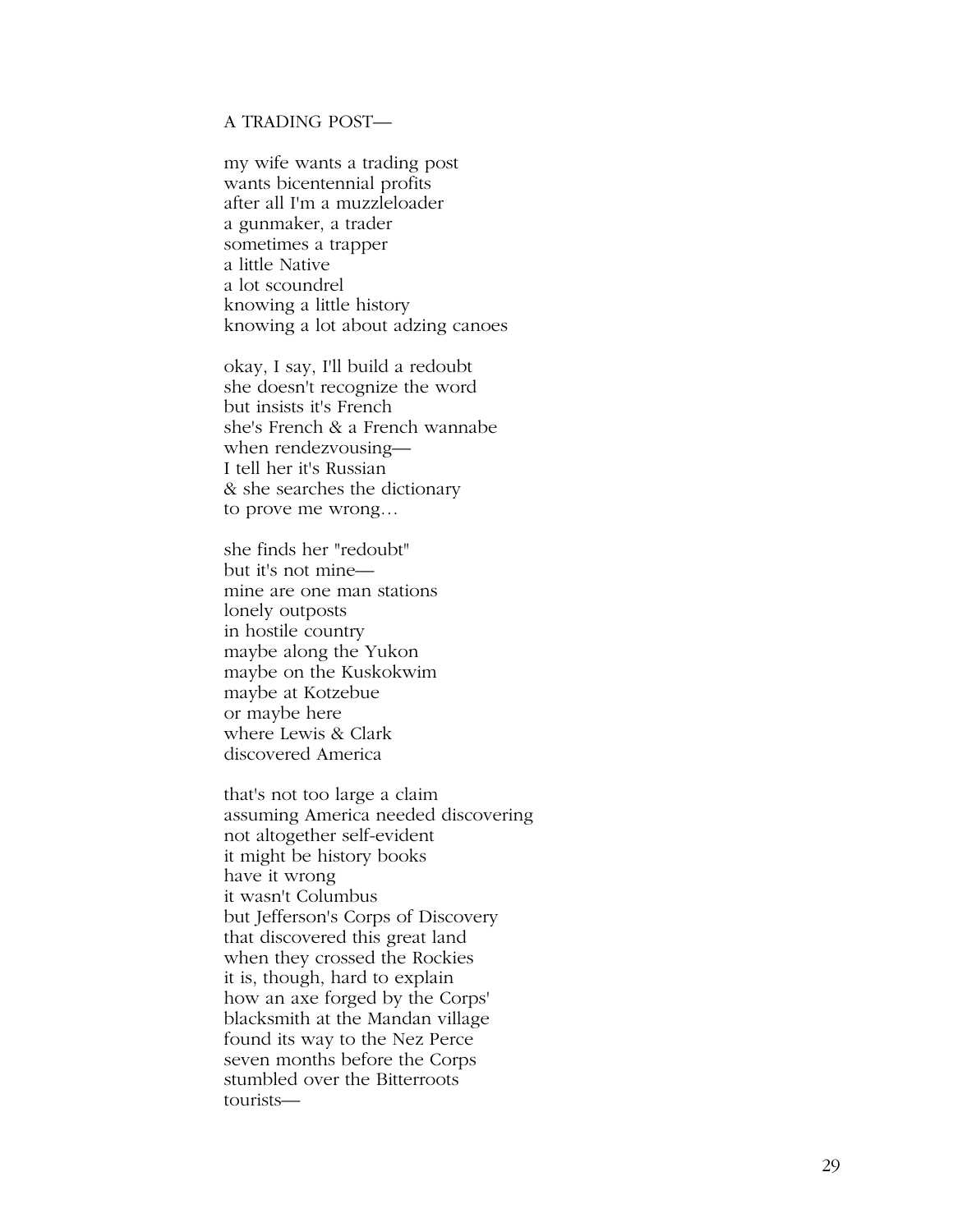if I add a log addition in front enough logs for the shop to lose its tin cricket look it'd make a redoubt & I've already been asked by a dealer in Pocatello to sell "indian trade goods" all manufactured somewhere dyed chicken feathers rabbit fur a few safety pins a handful of beads spirit catchers

 (selling trinkets seems repulsive but it's been done before)

 but what will they feed the spirits they catch as they hurry along the highway wondering whether they should've stopped at Weippe- if they would've stopped they wouldn't have made their motel reservations at Walla Walla & isn't one Indian town just like another

 that seems cruel afterall, to catch a spirit is why they're coming & they are coming I just wish they would bring more to trade than VISA or Mastercard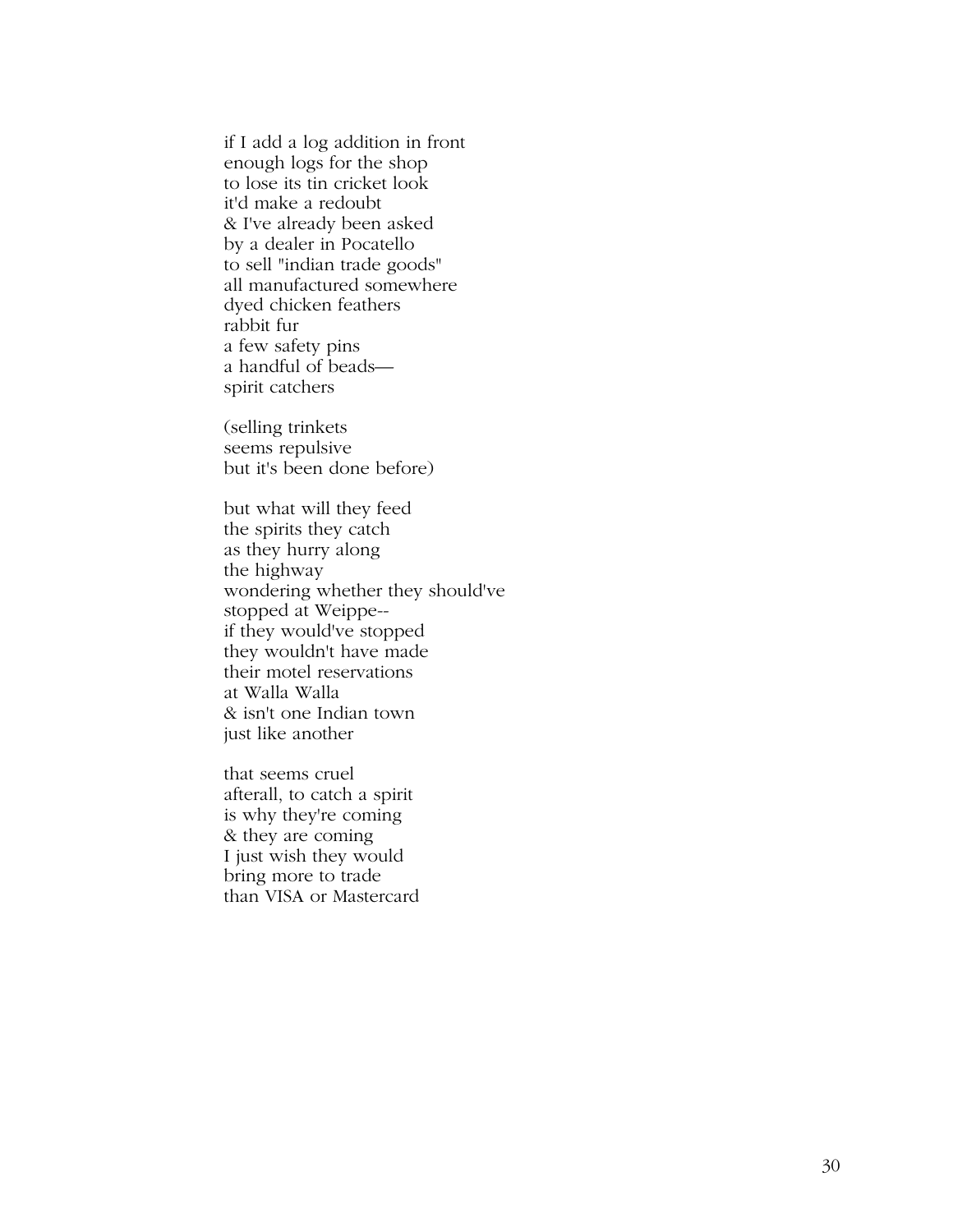two poles—

 intended to have cedar logs delivered for the two totems I'll carve one of my mother's lineage, one my wife's mother

 intend to place them where they're easily visible from the highway coming or going all the advertizing a redoubt should need

 but I can afford only pine that grows around the house pitch pine won't weather as well as cedar so the story of who I am won't endure

 only need the poles to last through the bicentennial

 the third most asked question of the visitor center at Lolo is where can they see Indians so if my totems are tall enough ornate enough tell my history since arriving on the Mayflower my wife's since fleeing Charles the poles should be a good draw we'll have to stock film so photos can be taken of whole families posed around personal histories they can't read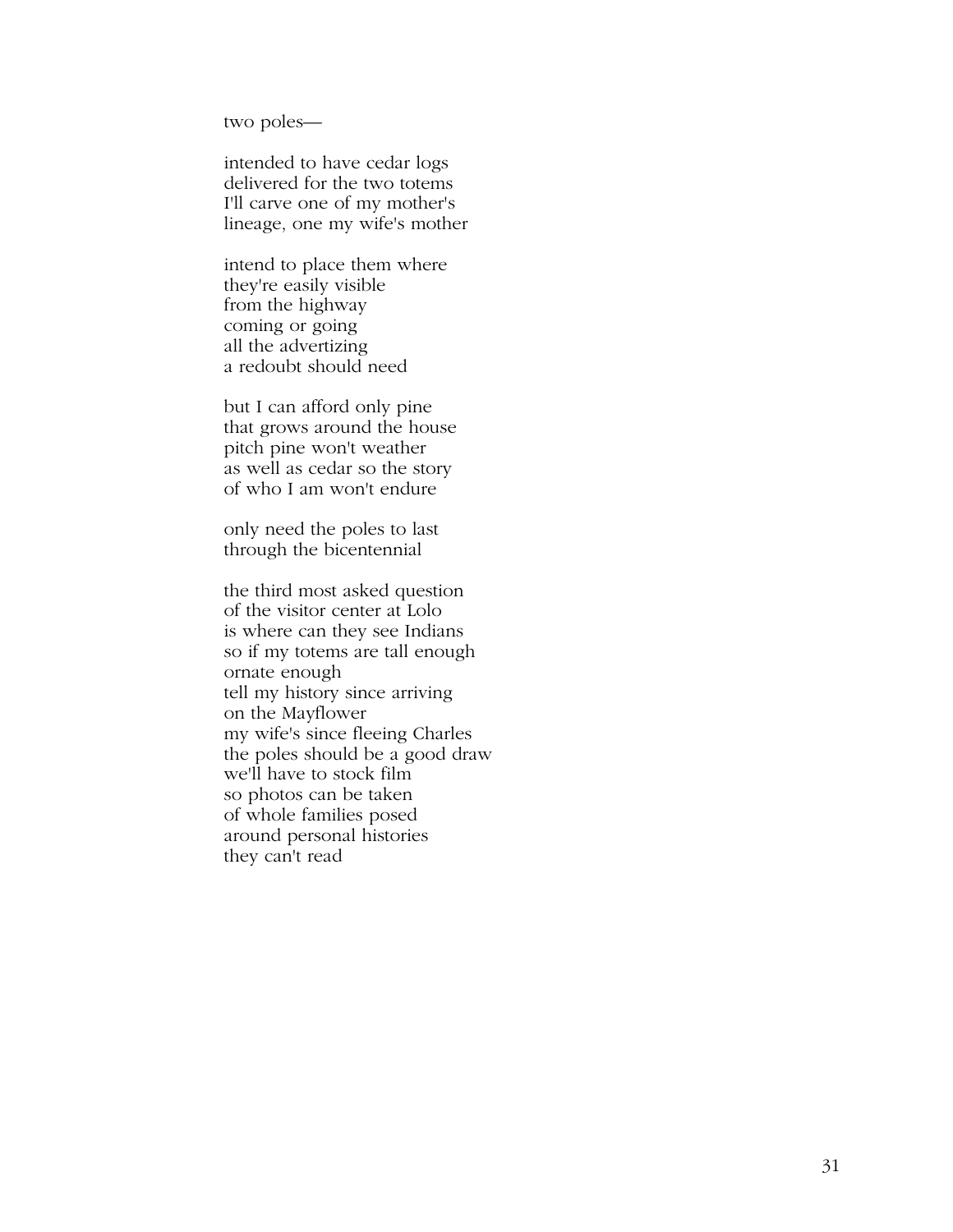errant shots—

 found the blown patch for the ball that killed something sharp still cuts deep inside the barrel

 thought the rough crown was cutting the fabric cut patches cause missed shots but I polished away that roughness so now I need to cast a lead slug lap the bore (I have some jewelers rouge) but to do so I'll have to unbreech the barrel leaving me without a rifle

 that'll be when the bear comes for the hanging haunches of the buck intended to feed us deep into winter

 that'll be when a coyote emboldened by approaching snow will show herself as turkeys leave roosts at dawn

 that'll be when my neighbor calls saying he's located the herd if I want an elk I need to come quick

 so I'll only wrap steel wool around the jag scour the bore & hope I can pay the pawn to get another rifle back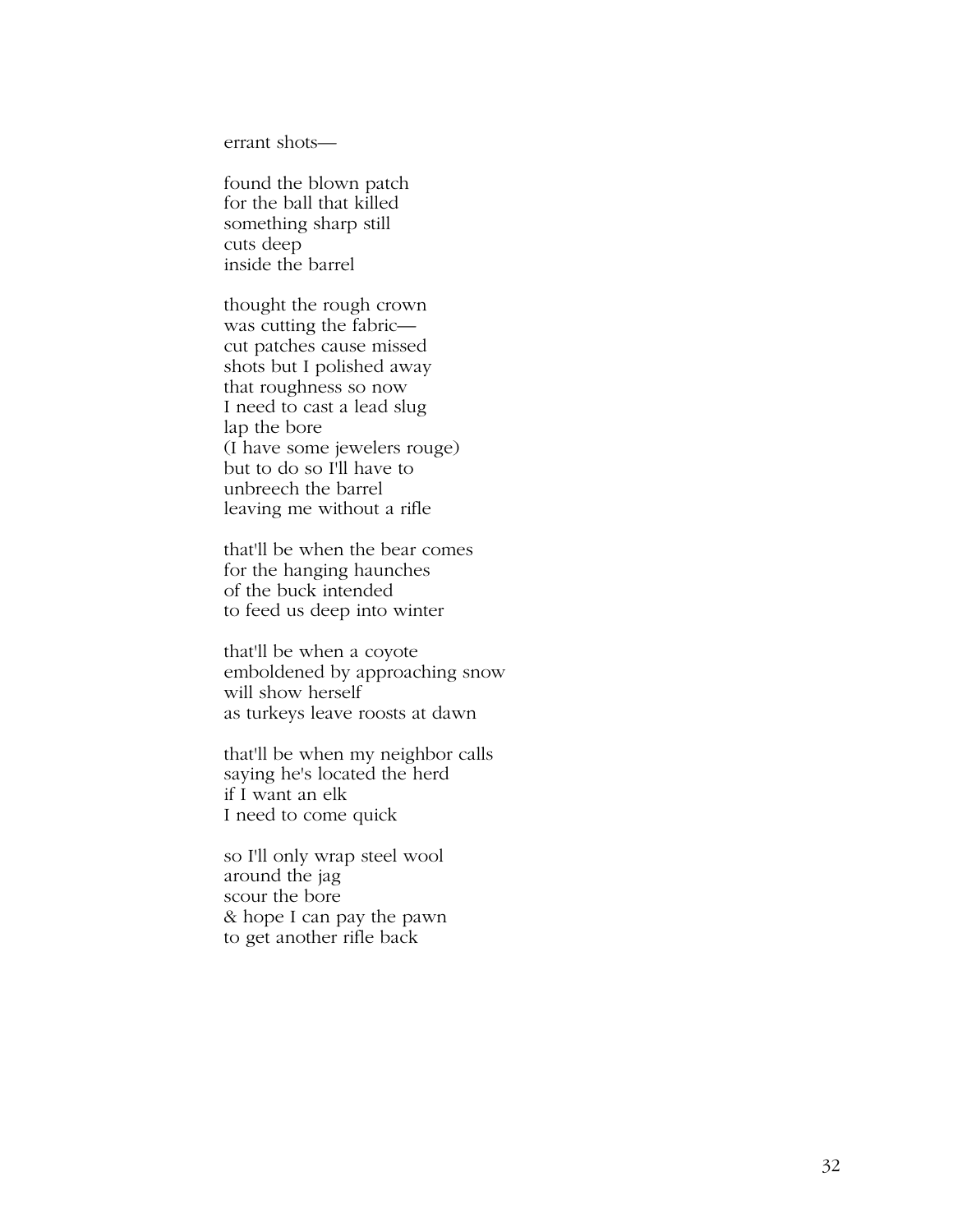hunters—

 burdened by red or green ATVs orange men in four-by pickups as if drawn by primordial instinct swarm towards high mountain passes where another season begins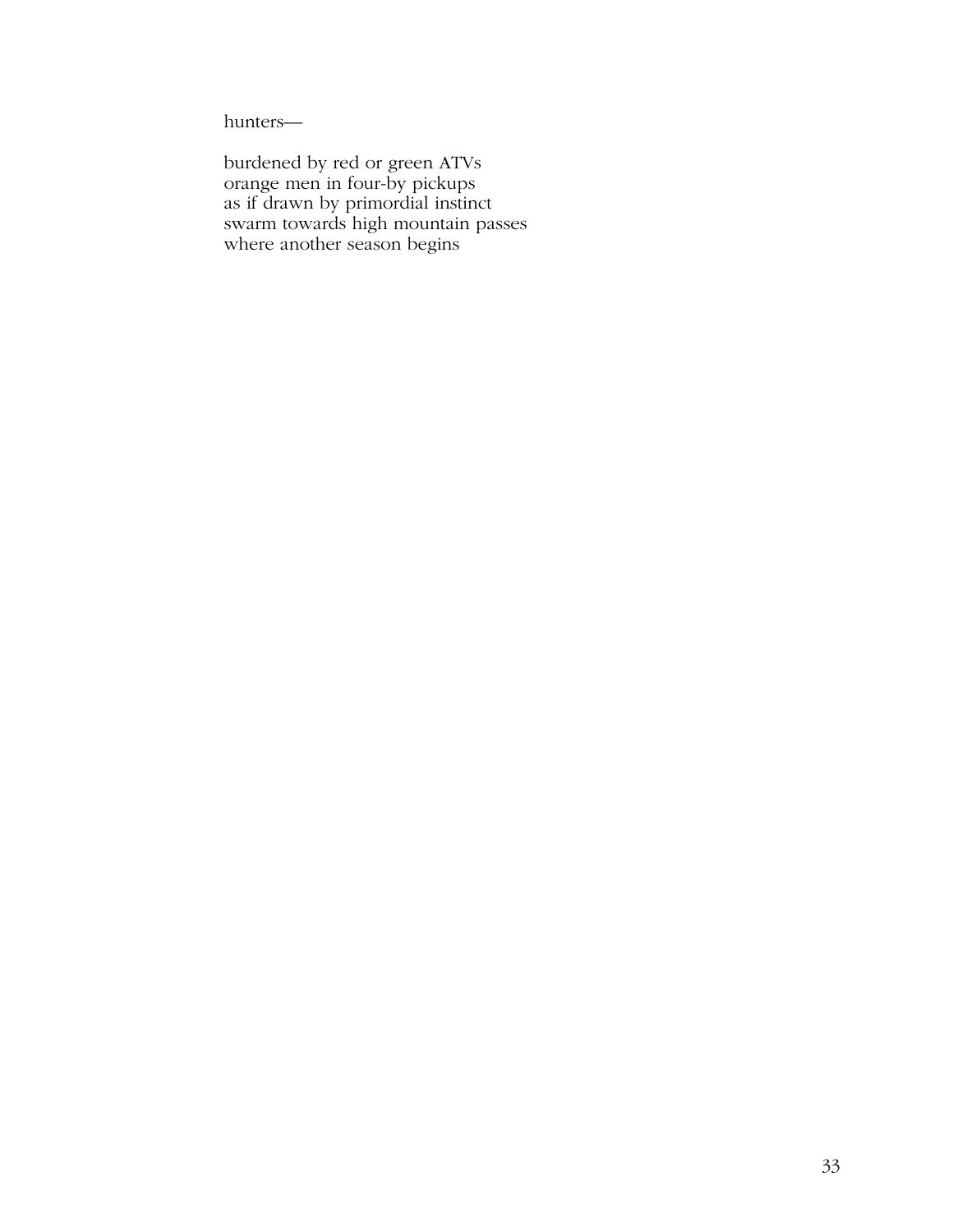## K-I-N-Z-E-R

 opened the newspaper to find our name spelled wrong again this time it's harder to understand the reporter has an exhibit circular but by now I'm used to misspellings that go back farther than I remember I didn't buy a high school yearbook our name was spelled differently in each section I've had to keep my admissions ID to Anchorage Community College so I'll remember who they thought I was even forefathers couldn't agree so Keyser became Kiser or Kizer or some other spelling however the insertion of a "t" or a "n" is difficult to accept it's almost as if they don't want to remember Caesar descends through a name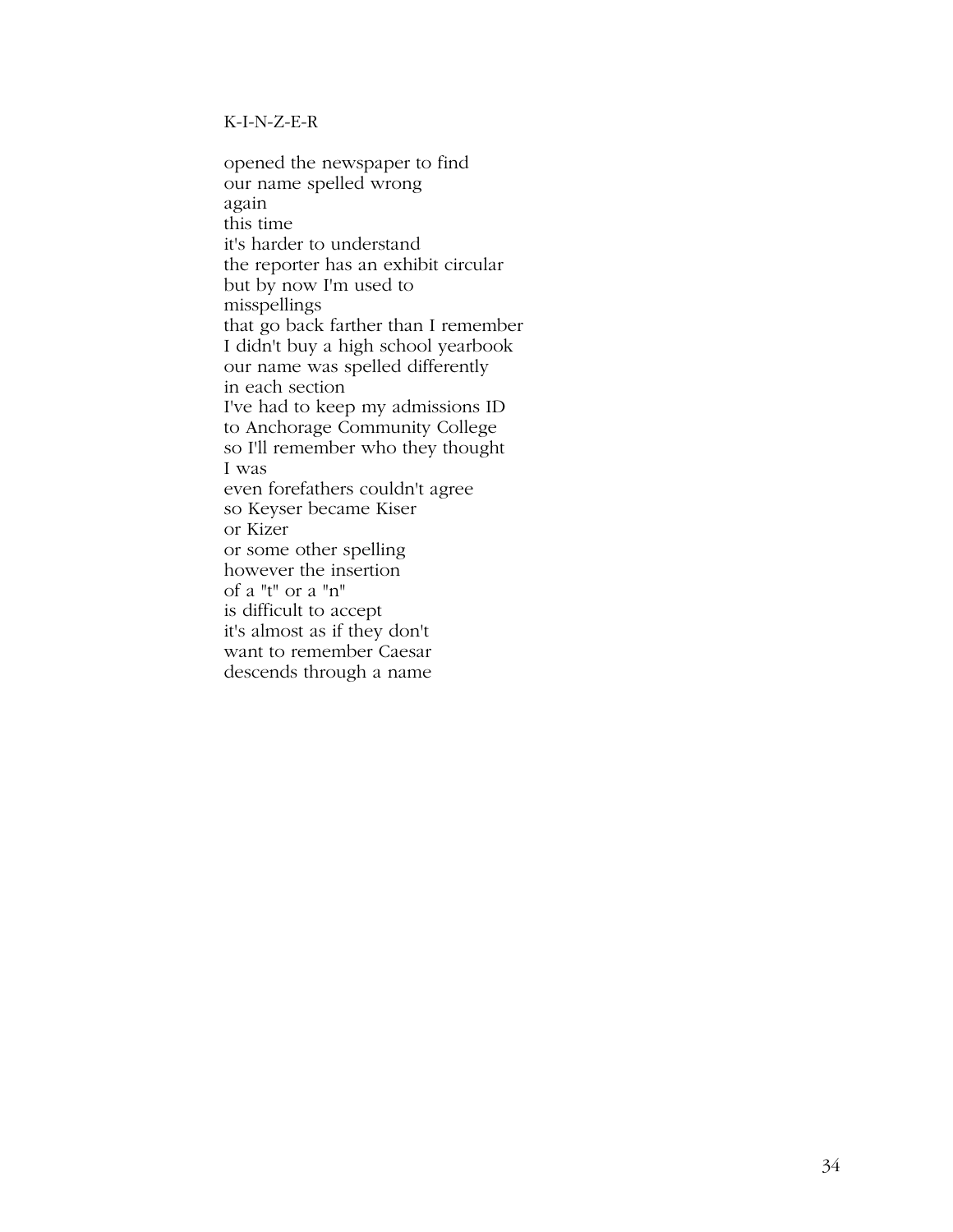## STIFF LEGGED

the old barred rooster his spurs two inches long leads a parade across the garden a meat scrap hanging from his beak once again he's everyone's favorite as younger roosters hens & turkey poults vie for who'll be first to pull the half swallowed trimming from his craw & I remember an old Swede widowed who returned from the old country with two younger women who thought his home in America was wonderfully built he wasn't a fool he'd borrowed against his equity to recapture a little of his youth & for awhile was once again that rooster with a scrap of fat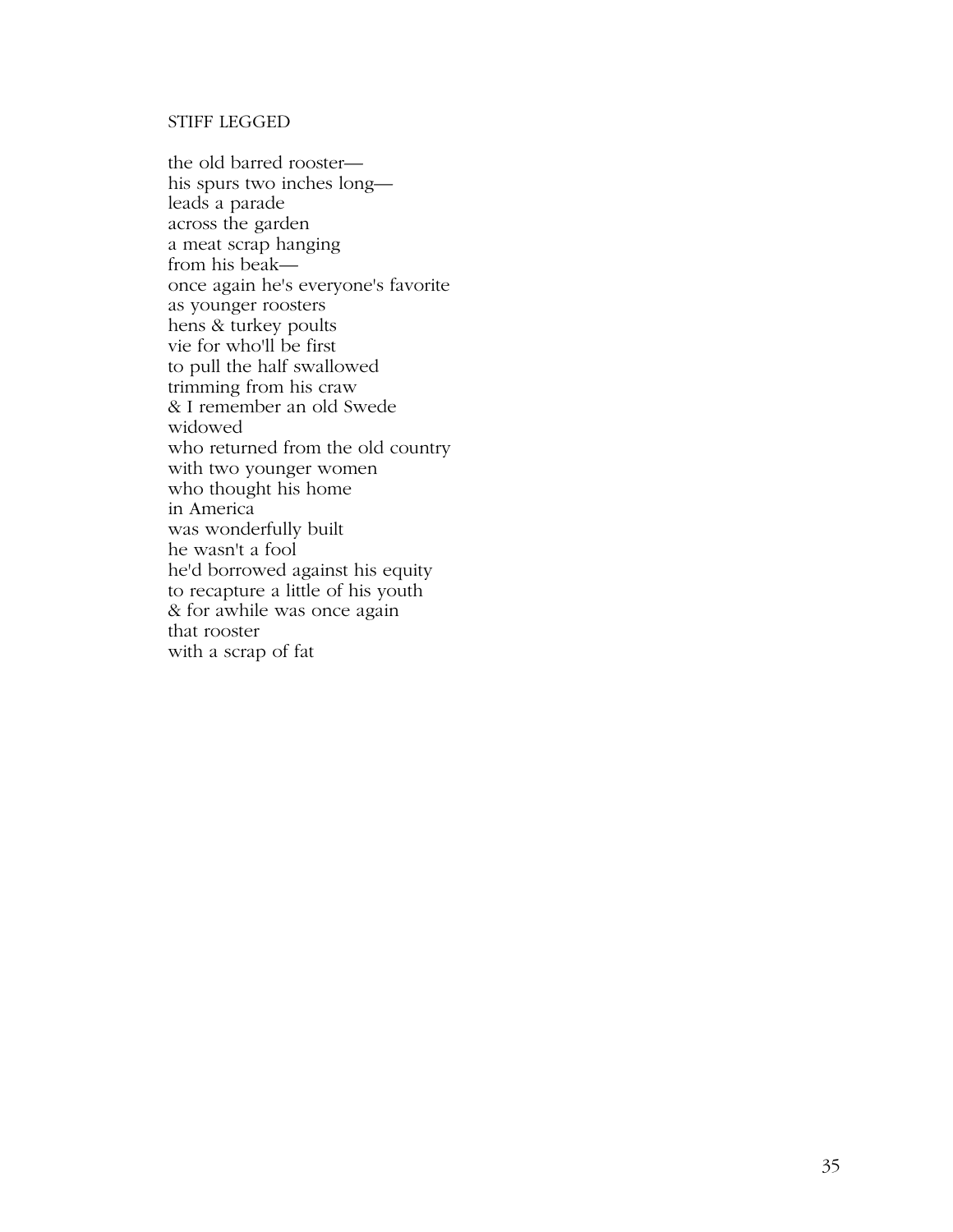VALUES—

 out of pillow ticking I ask my wife for linen fine cotton dress fabrics she hordes even after I explain I need patching for the morning hunt a reason I must justify to get a skinny strip intended for something at some future time I did less to get her to say, *Yes* but this she bought on some closeout sale & if I want more… well I'd rather work a week carving & order a bolt of thin ticking from downriver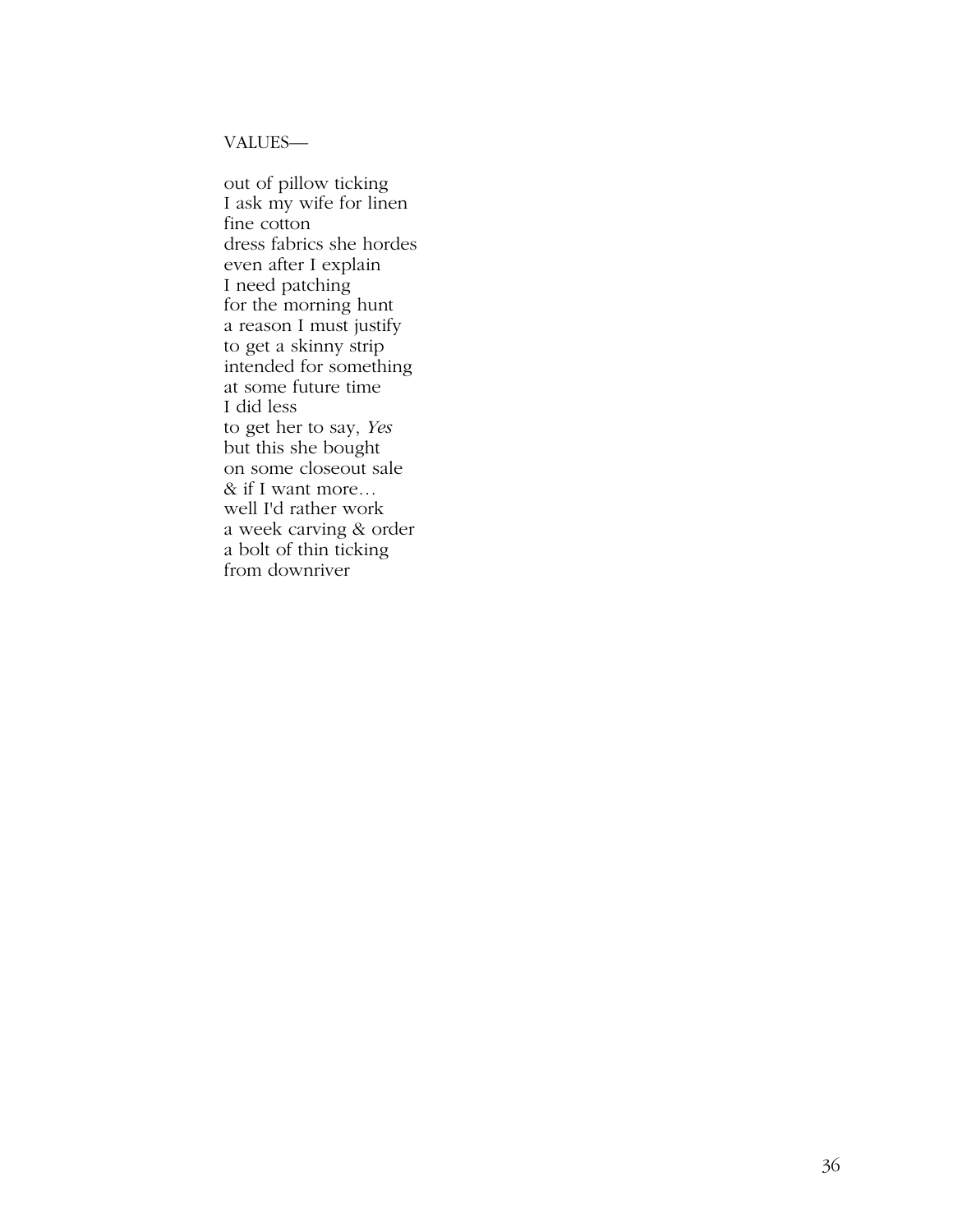there're plenty of trees

to keep me working if home weren't a battlefield for entrenched attorneys am I not a part of the public that owns these resources the concept is faulty Chief Seattle had it right the land isn't owned it's held in trust by those who live on it & we who live here have as much right to damage trees as deer & elk do of course there aren't many deer in an old-growth forest